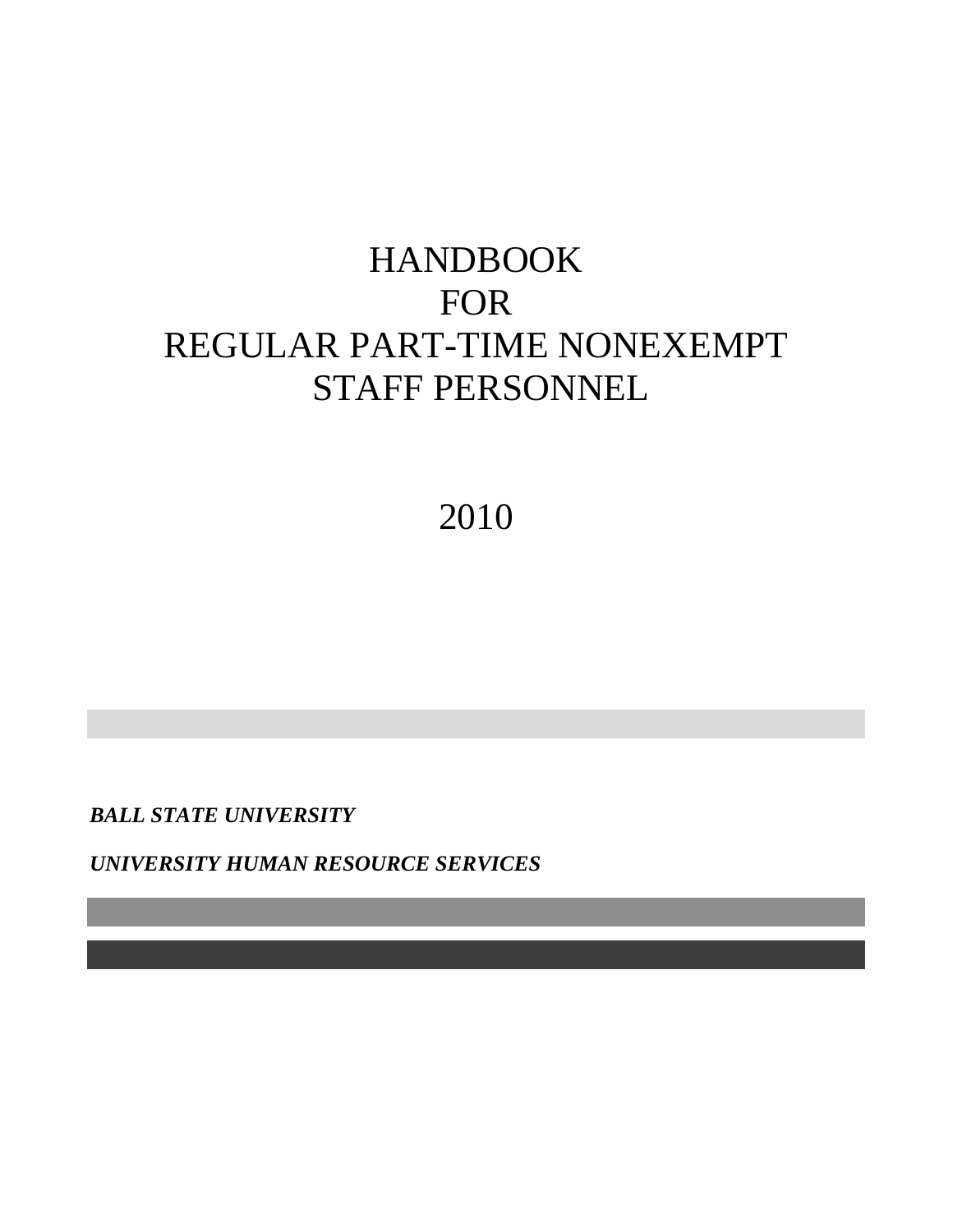|  | <b>TABLE OF CONTENTS</b> |
|--|--------------------------|
|  |                          |

| 3.1.1 |                                                                    |  |  |  |
|-------|--------------------------------------------------------------------|--|--|--|
| 3.1.2 |                                                                    |  |  |  |
| 3.1.3 |                                                                    |  |  |  |
| 3.1.4 |                                                                    |  |  |  |
|       |                                                                    |  |  |  |
|       |                                                                    |  |  |  |
| 3.2.1 |                                                                    |  |  |  |
| 3.2.2 | Return to Work from an On-The-Job Injury (Worker's Compensation) 3 |  |  |  |
| 3.2.3 |                                                                    |  |  |  |
|       |                                                                    |  |  |  |
| 3.3.1 |                                                                    |  |  |  |
| 3.3.2 |                                                                    |  |  |  |
| 3.3.3 |                                                                    |  |  |  |
| 3.3.4 |                                                                    |  |  |  |
| 3.3.5 |                                                                    |  |  |  |
| 3.3.6 |                                                                    |  |  |  |
|       |                                                                    |  |  |  |
|       |                                                                    |  |  |  |
| 3.4.1 |                                                                    |  |  |  |
| 3.4.2 |                                                                    |  |  |  |
| 3.4.3 |                                                                    |  |  |  |
| 3.4.4 |                                                                    |  |  |  |
| 3.4.5 |                                                                    |  |  |  |
| 3.4.6 |                                                                    |  |  |  |
| 3.4.7 |                                                                    |  |  |  |
| 3.4.8 |                                                                    |  |  |  |
|       |                                                                    |  |  |  |
|       |                                                                    |  |  |  |
|       |                                                                    |  |  |  |
|       |                                                                    |  |  |  |
|       |                                                                    |  |  |  |
|       |                                                                    |  |  |  |
|       |                                                                    |  |  |  |
|       |                                                                    |  |  |  |
|       |                                                                    |  |  |  |
|       | 4.1.1 Compensation Policy for Declared and/or Specified University |  |  |  |
|       |                                                                    |  |  |  |
|       |                                                                    |  |  |  |
| 4.1.3 |                                                                    |  |  |  |
|       |                                                                    |  |  |  |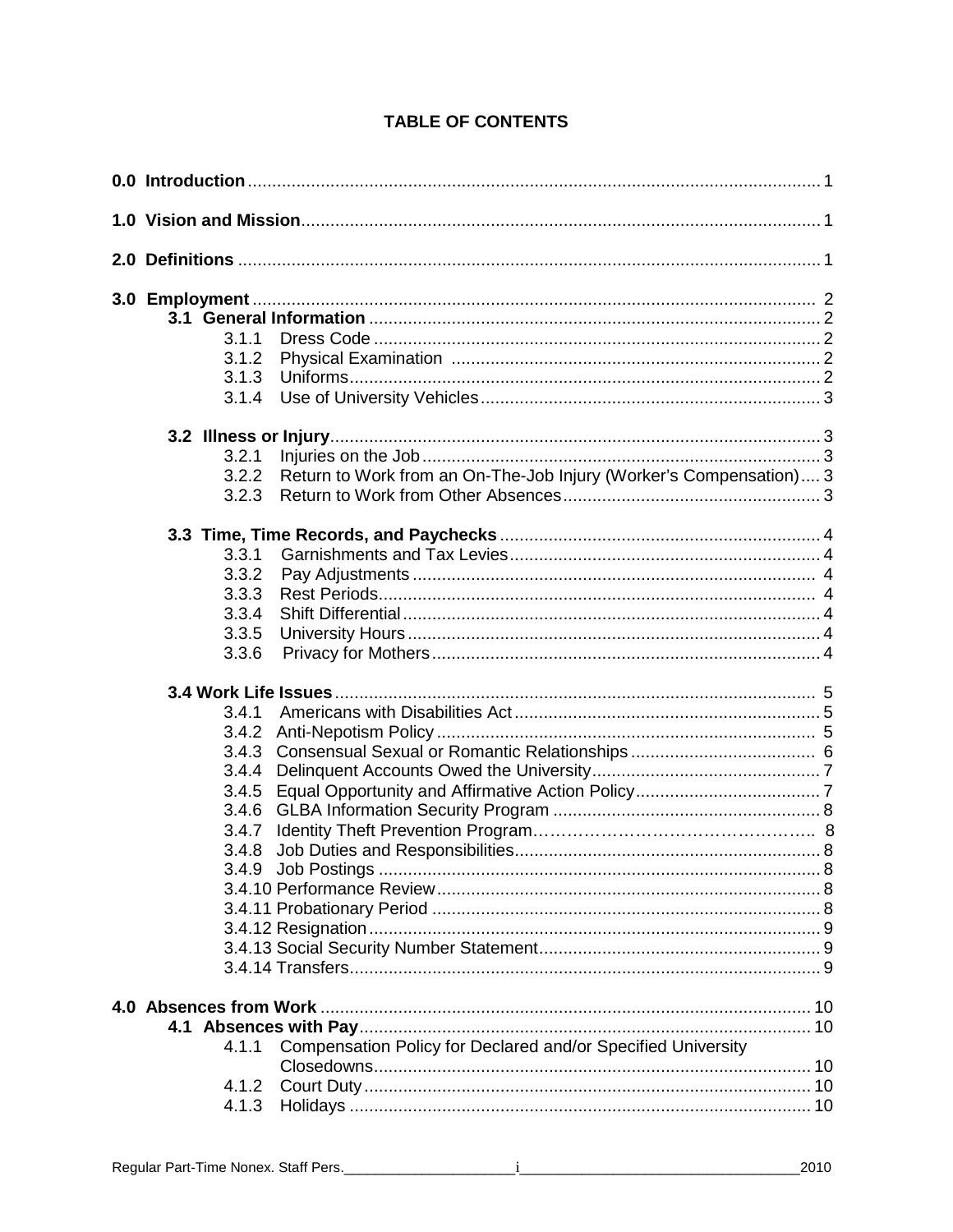|     |      | 4.1.4 |                                                                       |  |
|-----|------|-------|-----------------------------------------------------------------------|--|
|     |      | 4.1.5 |                                                                       |  |
|     |      |       |                                                                       |  |
|     |      |       |                                                                       |  |
|     |      | 4.2.1 |                                                                       |  |
|     |      | 4.2.2 |                                                                       |  |
|     |      | 4.2.3 |                                                                       |  |
|     |      | 4.2.4 |                                                                       |  |
|     |      | 4.2.5 |                                                                       |  |
| 5.0 |      |       |                                                                       |  |
|     | 5.1  |       |                                                                       |  |
|     | 5.2  |       |                                                                       |  |
|     | 5.3  |       | Cancellation of Classes/Curtailment of Services at the University  16 |  |
|     | 5.4  |       |                                                                       |  |
|     | 5.5  |       |                                                                       |  |
|     | 5.6  |       |                                                                       |  |
|     | 5.7  |       | Emergency Responses (Fires and Tornadoes/Severe Weather) 17           |  |
|     | 5.8  |       |                                                                       |  |
|     | 5.9  |       |                                                                       |  |
|     | 5.10 |       |                                                                       |  |
|     | 5.11 |       |                                                                       |  |
|     | 5.12 |       |                                                                       |  |
|     | 5.13 |       |                                                                       |  |
|     | 5.14 |       |                                                                       |  |
|     | 5.15 |       |                                                                       |  |
|     |      |       |                                                                       |  |
|     | 6.1  |       |                                                                       |  |
|     | 6.2  |       |                                                                       |  |
|     | 6.3  |       |                                                                       |  |
|     | 6.4  |       |                                                                       |  |
|     | 6.5  |       |                                                                       |  |
|     | 6.6  |       |                                                                       |  |
|     |      |       |                                                                       |  |
|     |      |       |                                                                       |  |

## Ball State University<br>Equal Opportunity in Education and Employment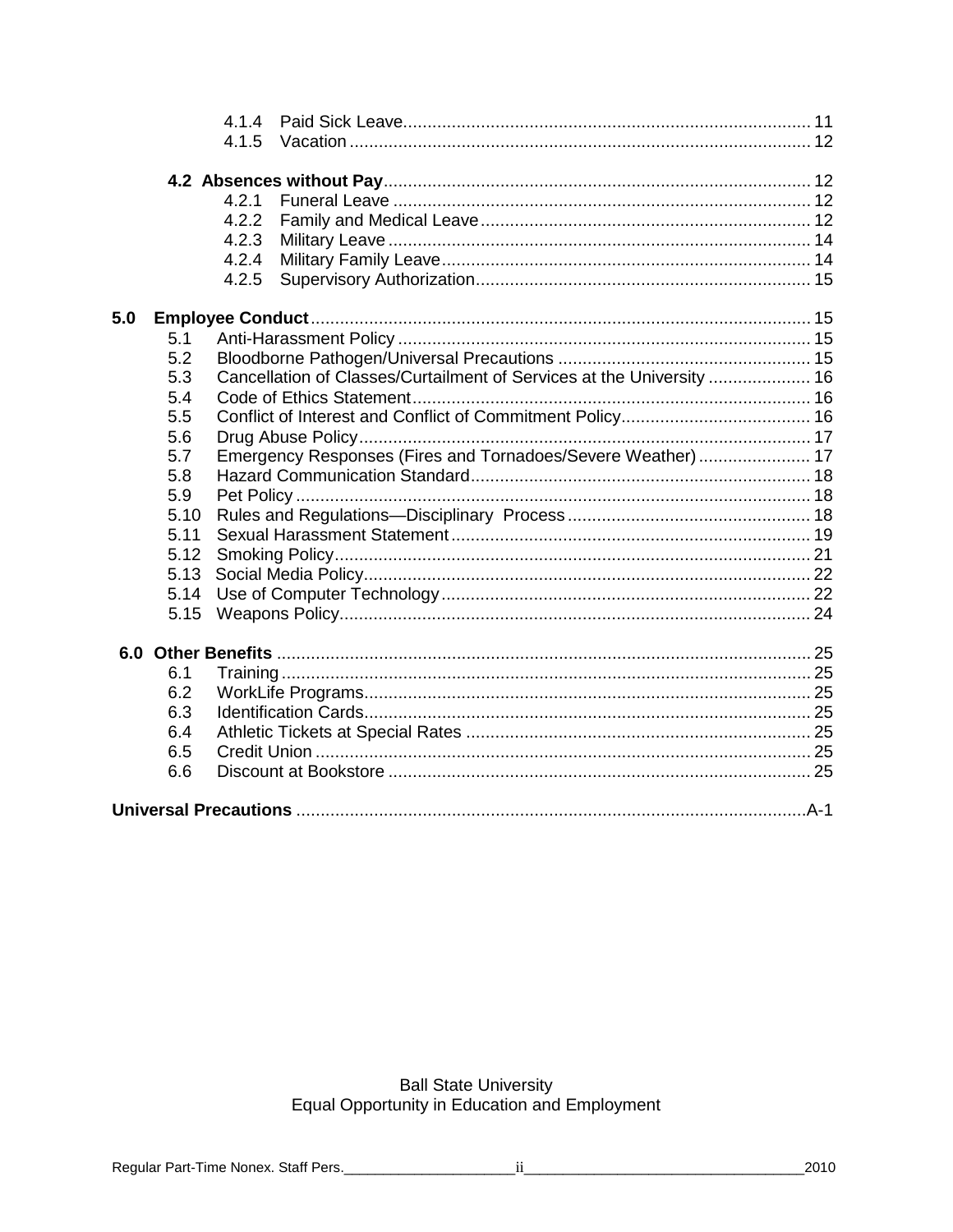#### HANDBOOK FOR REGULAR, PART-TIME NONEXEMPT STAFF PERSONNEL UNIVERSITY HUMAN RESOURCE SERVICES BALL STATE UNIVERSITY

#### **0.0 INTRODUCTION**

This *Handbook* was prepared by University Human Resource Services. Policies, procedures, and benefits apply only to regular, part-time nonexempt Staff Personnel unless otherwise indicated. Please read this *Handbook* carefully.

In some cases, only summaries of the university's policies and procedures have been listed; consequently, the text of the official policies and procedures shall govern in all cases. The university's policies, benefits, rules and regulations, whenever and however expressed, whether in handbooks, policy statements or otherwise, do not create and are not to be considered as creating terms and conditions of an employment agreement, expressed or implied. The employment of any employee may be terminated, with or without cause, and with or without notice at any time, at the option of either the employee or the university. No employee of Ball State University, other than the President or vice presidents of the university, has any authority to enter into any agreement for employment for any specified period of time or to make any agreement contrary to the foregoing. The university's policies, benefits, rules and regulations are subject to unilateral change by the university without notice.

#### **1.0 VISION AND MISSION**

Vision – Ball State University will be a national model of excellence for challenging, learner-centered academic communities that advance knowledge and improve economic vitality and quality of life.

Mission – Ball State University is an innovative, supportive academic community that inspires students by offering action-oriented learning, including immersive out-of-class experiences, research, and studyabroad; providing extraordinary access to professors who create scholarship to advance knowledge, improve teaching, and transform learning; and engaging state, national, and international communities to enhance educational, economic, and cultural development.

Customer Service – Ball State University expects each employee to join together with co-workers and management in a spirit of teamwork and cooperation to provide exceptional customer service by determining customer needs and serving customers in a professional and courteous manner to resolve issues proactively and achieve satisfaction of the customer's needs and expectations. Thus, it is the goal of the Roll Out the Red Spirit of Service customer service program to create a service culture on campus.

#### **2.0 DEFINITIONS**

Date of Employment. First day of actual work during the most recent period of employment at the university.

Fiscal Year. Begins at 12:01 a.m. on July 1 and ends at 12:00 a.m. (midnight) on June 30. This is the same as work year.

Health Care Provider. A doctor of medicine or osteopathy who is authorized to practice medicine or surgery in the state in which the doctor practices or as otherwise defined by the Department of Labor.

Leave Year. A 12-month period measured backward from the date an employee uses any Family and Medical Leave if eligible.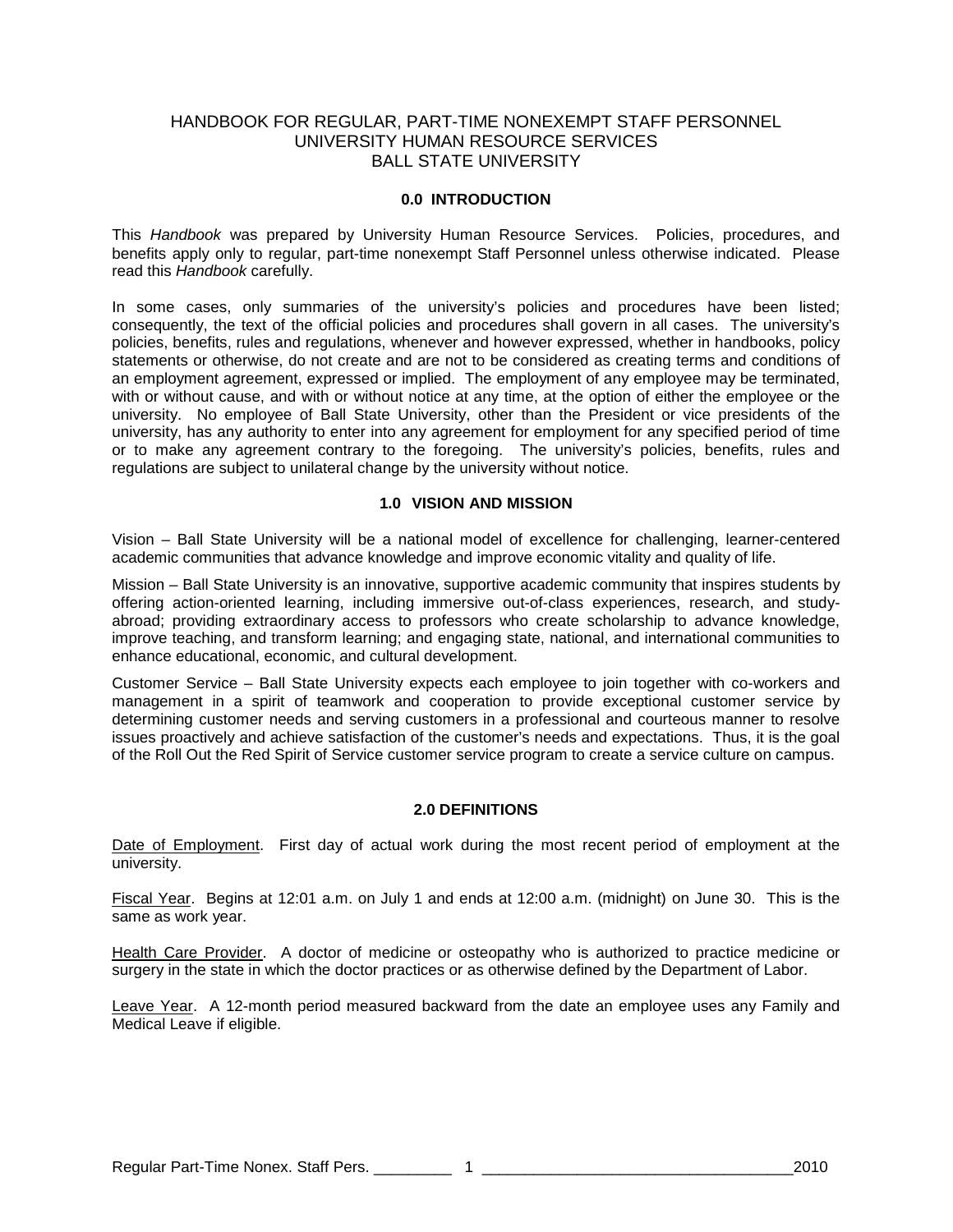Nonexempt Employees. Those employees who are not classified as exempt as defined by the Fair Labor Standards Act of 1938 (FLSA). Nonexempt employees are covered by the minimum wage and overtime provisions of the FLSA.

Pay Status. Receiving remuneration from the university through work, sick leave, vacation, jury duty, university recognized holiday, or military leave if applicable.

Promotion. A non-temporary movement to a position in a higher salary grade.

Regular, Part-Time Position. A less than full-time position that is expected to continue on a regular weekly schedule and for a specific assignment and is for regularly assigned duties within the department on a continuing basis.

Reporting Period. A 2-week pay period consisting of 14 consecutive days which begins at 12:01 a.m. Sunday and ends 14 consecutive days later at 12:00 a.m. (midnight) Saturday.

Resignation. A voluntary termination of employment initiated by the employee.

Transfer. A non-temporary movement to a position in the same or lower salary grade.

Vacation Year. A consecutive 52-week period starting with the beginning date of the pay period for which the first check is issued in July (date adjusted annually to coincide with the biweekly pay period) and ending on the last date of the last pay period in June of the following year.

Workday. A consecutive 24-hour period beginning with the start of the employee's regularly scheduled work shift.

Workweek. Begins at 12:01 a.m. Sunday and runs continuously until 12:00 a.m. (midnight) the following Saturday.

Work Year. Begins at 12:01 a.m. on July 1 and ends at 12:00 a.m. (midnight) on June 30. This is the same as fiscal year.

#### **3.0 EMPLOYMENT**

#### **3.1 General Information**

Regular, part-time positions are expected to continue on a regular weekly schedule and for a specific assignment and are assigned regularly to the same duties within the department on a continuing basis. Although a part-time employee might work a normal 8-hour day, 40-hour week for a limited period of time, he or she would not be eligible to participate in group insurance programs. Part-time employment is not a guarantee of regular, full-time employment.

#### **3.1.1 Dress Code**

An employee must wear clothing suitable to the work expected to be performed in a given work environment. Clothing should be neat, clean, tasteful, and not constitute a safety hazard. Interpretation of this code is at the discretion of the department head.

#### **3.1.2 Physical Examination**

The university may require any employee to undergo a medical examination by a health care provider of the university's selection at the university's expense when it is job related and consistent with business necessity or necessary in order to secure a second or third medical opinion.

#### **3.1.3 Uniforms**

Some university departments require the wearing of uniforms. The uniforms issued by the university remain the property of the university. An employee is required to be in the designated uniform and be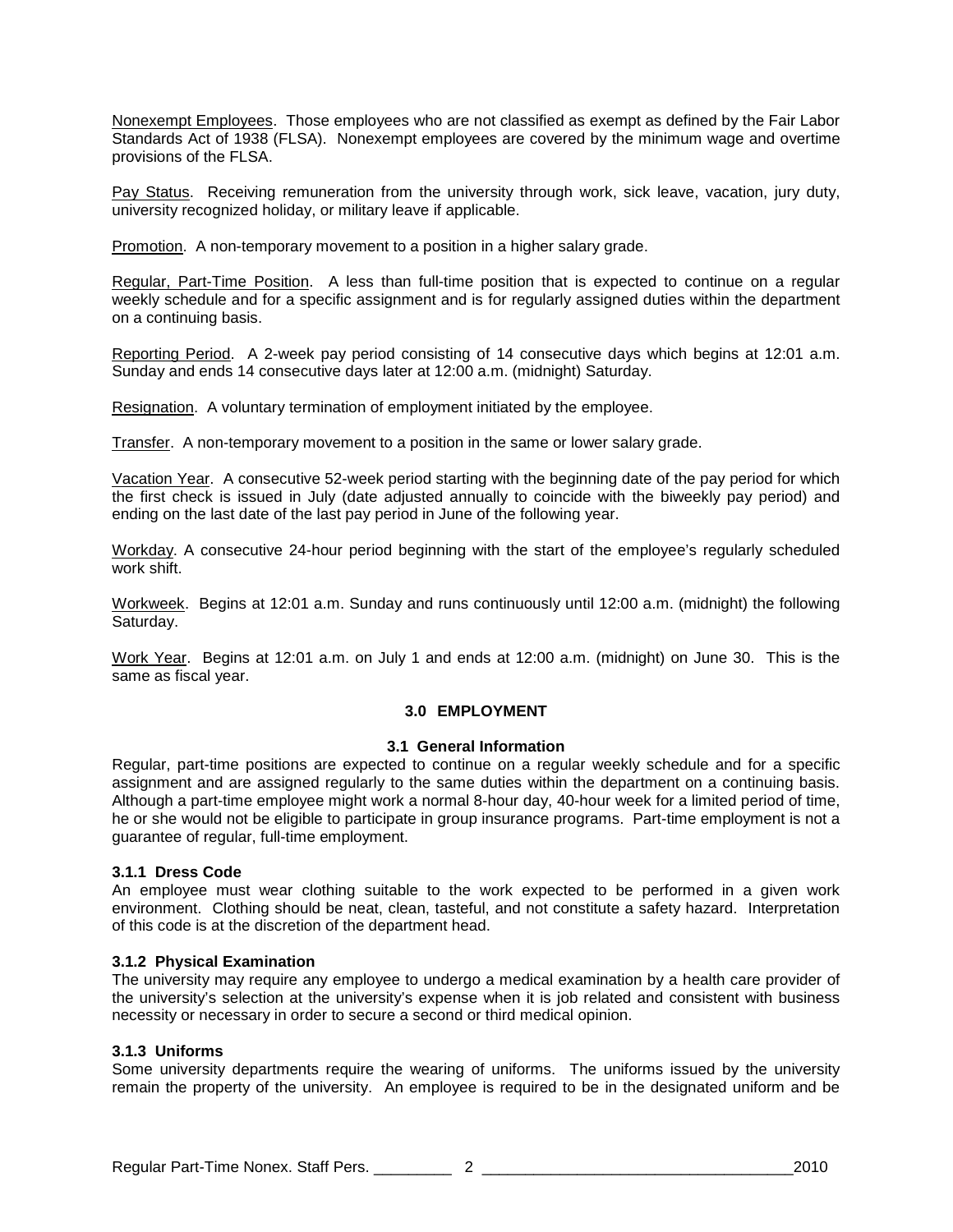prepared for work at the start of the workshift. An employee may be allowed 5 minutes at the end of the workshift to change into street clothes.

#### **3.1.4 Use of University Vehicles**

A driver must have a valid U.S. driver's license and be insurable under the university's auto fleet policy. As a condition of driving any university vehicle, a driver must give Ball State University authorization to conduct a comprehensive driving record check to comply with liability insurance provider requirements.

If the status of a driver's license changes, including a suspension for any reason or length of time, an employee must notify his/her supervisor immediately who will promptly notify Transportation Services. An employee whose job responsibilities require driving as an essential function will not be permitted to continue driving if he/she is not insurable under the university's auto fleet policy or if he/she does not maintain a valid driver's license, and his/her employment may be terminated.

A driver is expected to operate a university vehicle in a safe, prudent manner. A cell phone should not be used while driving. Seat belts must be worn at all times; and the use of tobacco, alcohol, or drugs by a person driving a university vehicle is strictly prohibited. Personal use of a university vehicle is prohibited.

An accident in a university vehicle, regardless of the extent of damage, must be investigated by the police and reported to Transportation Services immediately. Contact Transportation Services at 285-1022 for additional information on driving policies.

#### **3.2 Illness or Injury**

#### **3.2.1 Injuries on the Job**

Regardless of the nature or severity, all injuries incurred when on the job must be reported immediately to the employee's supervisor. Any employee who fails to report an injury during the shift on which the injury occurred will be subject to disciplinary action.

An injured employee who is sent home by a university physician will be paid for the remainder of the regularly scheduled workday on a one-time basis per injury.

The University Health Center provides and/or directs the medical care for an employee injured on the job. In emergency situations immediately following an on-the-job injury, emergency room care and ambulance charges are covered by Worker's Compensation. An employee must seek follow-up treatment at the University Health Center.

This policy is consistent with Indiana Code 22-3-3-4. Questions regarding this policy should be referred to Employee Relations, 285-1823.

#### **3.2.2 Return to Work from an On-The-Job Injury (Worker's Compensation)**

If absent from work due to an on-the-job injury, clearance from the University Health Center must be obtained before return to work.

#### **3.2.3 Return to Work from Other Absences**

For any absence (other than Worker's Compensation) due to illness or injury of 7 or more calendar days, a clearance form from the employee's health care provider must be presented to University Human Resource Services. UHRS will process the clearance form from the health care provider and give the employee a release form to give to his or her supervisor.

#### **EXCEPTIONS:**

1. Staff Personnel in the **food service units** must continue to obtain a "Return to Work" release form from the University Health Center after being absent from work for more than two days following an injury or illness.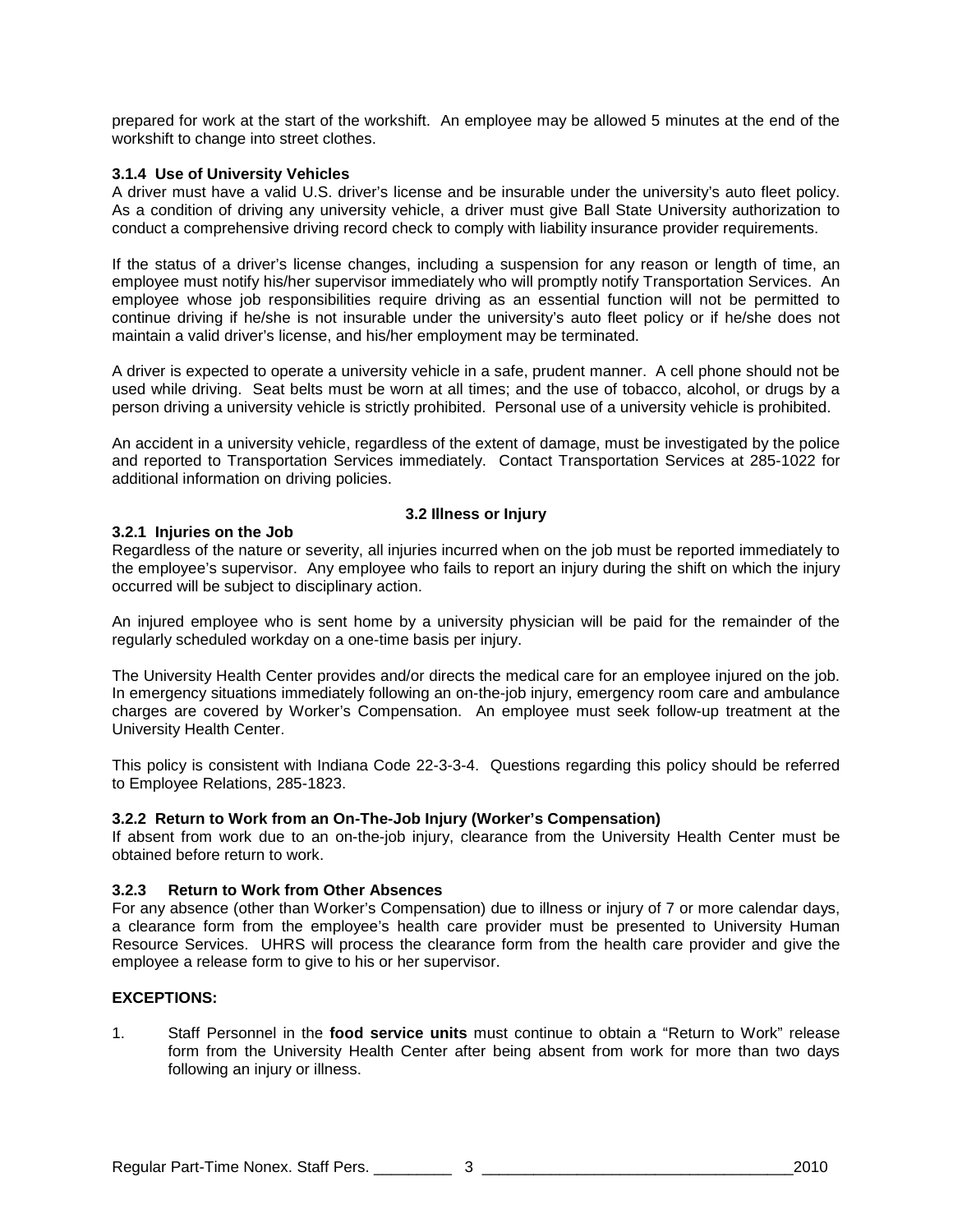2. If the release to work form obtained by the employee from a health care provider lists any medical **restrictions** as to the employee's ability to perform his or her job, the employee must continue to obtain a "Return to Work" release form from the University Health Center and then present it to his or her supervisor. UHRS is notified by the University Health Center.

#### **3.3 Time, Time Records, and Paychecks**

Pay is calculated on a biweekly basis, and paychecks are available on the Friday following the appropriate pay period. An employee is expected to use direct deposit and to access his/her paystub through the Employee Self Serve. If an error is detected in the paystub, promptly contact the immediate supervisor.

#### **3.3.1 Garnishments and Tax Levies**

Garnishments and tax levies are attachments to an employee's pay for an unpaid debt. The university is required by law to withhold wages due when a garnishment or tax levy has been served on the university, and it may collect a fee from the employee for this action. Such attachment on wages will be released upon the university's receipt of an order from the court or tax agency that issued the attachment or upon full compliance with the garnishment order.

#### **3.3.2 Pay Adjustments**

The pay of all employees is reviewed annually; and pay adjustments, when appropriate, may be made if the Board of Trustees determines funds for such adjustments are available.

#### **3.3.3 Rest Periods**

During each 4-hour working period, a nonexempt employee is allowed one 15-minute rest period which is limited to 15 minutes of absence from the job. The rest period is to be preceded by and followed by an extended work period; thus, it may not be used to cover any late arrival to work or early departure, nor may it be regarded as cumulative if not taken. Rest periods are to be scheduled by the supervisor who will advise an employee of the scheduled time and place for such rest periods.

#### **3.3.4 Shift Differential**

When assigned to the second shift, an employee receives a shift differential of 18 cents per hour. The second shift is any regularly scheduled shift starting between 2:00 p.m. and 10:00 p.m.

When assigned to the third shift, an employee receives a shift differential of 30 cents per hour. The third shift is any regularly scheduled shift starting between 10:00 p.m. and 5:00 a.m.

An employee is entitled to receive the shift premium for the shift he or she is regularly assigned the majority of the time during the workweek.

#### **3.3.5 University Hours**

The official university office hours are 8:00 a.m. to 5:00 p.m. during the academic year. Currently, summer hours are 7:30 a.m. to 4:00 p.m. Some areas of the university may require different schedules depending upon the needs of the area; however, it is expected that all areas will provide continuous service from the beginning until the end of official university office hours.

If an employee works 8 hours in a workday, a 65-minute unpaid lunch period is provided during the academic year; during the summer, the unpaid lunch period is 35 minutes. Each employee will be informed as to when to take a lunch period if applicable.

#### **3.3.6 Privacy for Mothers**

To the extent reasonably possible, a breast-feeding mother shall be provided a private location, other than a toilet stall, where she can express her breast milk in privacy during any meal period. A refrigerator or other cold storage space for keeping milk that has been expressed will be made available, or an employee may provide her own portable cold storage device.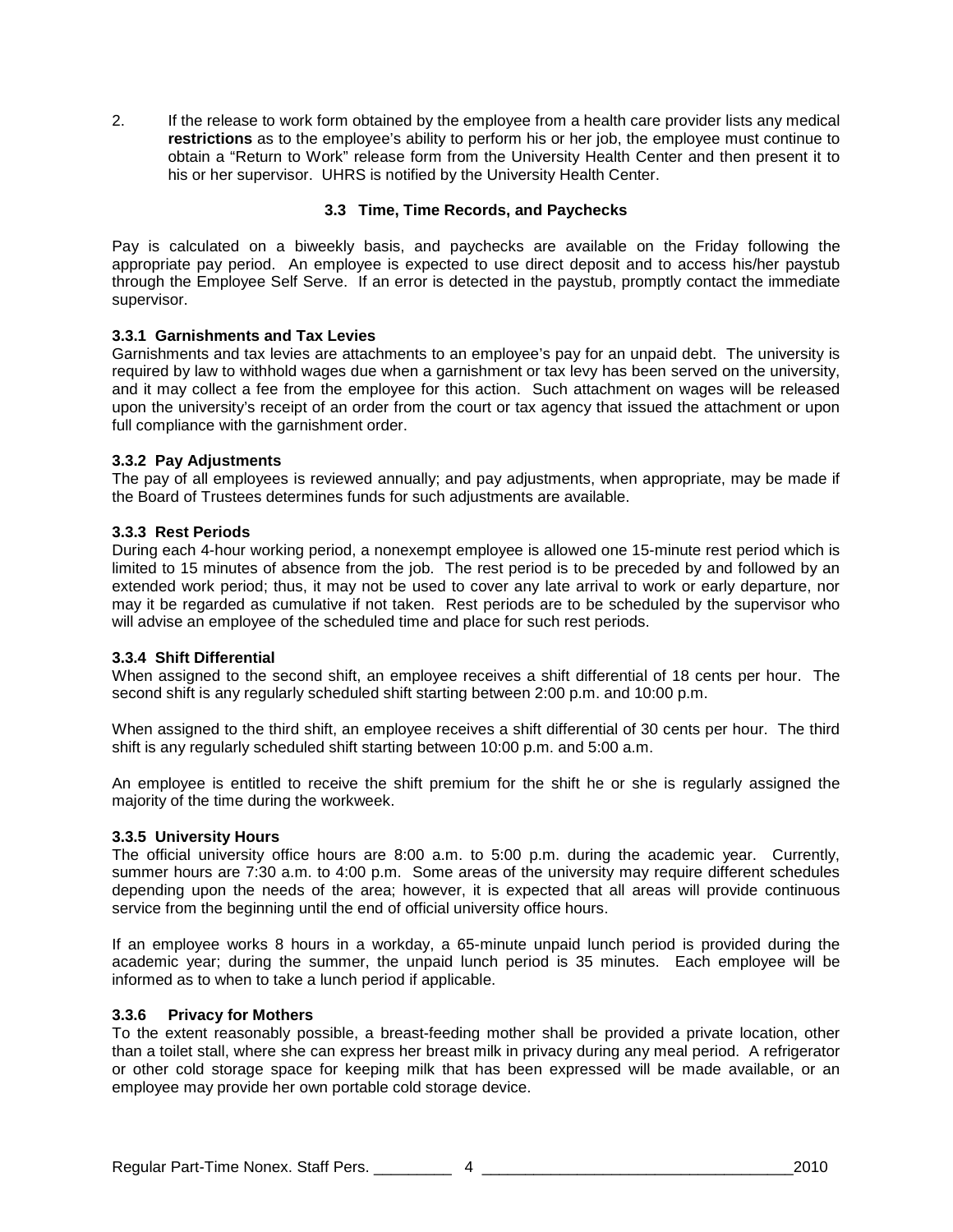#### **3.4 Work Life Issues**

#### **3.4.1 Americans with Disabilities Act**

If a disabled Ball State University employee needs a workplace accommodation, that employee should contact the Office of University Compliance immediately upon learning of the need for the accommodation. All disability accommodation requests will be reviewed in a timely manner and through an interactive process typically involving the employee, the supervisor of the employee, and the Executive Director of University Compliance or her designee.

If a Ball State University employee is only temporarily impaired, he/she should work with his/her immediate supervisor and/or department head to determine if temporary accommodations can be made or are appropriate. Temporary impairments are not covered by the Americans with Disabilities Act.

#### **3.4.2 Anti-Nepotism Policy**

This anti-nepotism policy is intended to reinforce the university's commitment to employment practices which create and maintain constructive working relationships within the university community and which reflect the university's commitment to management practices that are fairly, efficiently, and evenhandedly applied to all Staff and Service Personnel and applicants for employment in these job classifications without actual or apparent bias or favoritism.

- 1. It is the general policy of Ball State University not to employ, or to continue to employ, relatives on a regular or part-time or temporary basis within the same functional work unit or to have one relative under the direct supervision of another relative.
	- a. A relative, for the purposes of this policy, is defined as an individual for whom a faculty or professional or staff or service employee has been assigned legal responsibility in a guardianship capacity, parent, child, brother, sister, spouse, aunt, uncle, niece, nephew, grandparent, grandchild, or such persons related by marriage.
	- b. For the purposes of this policy, a "functional work unit" normally will be defined as an academic department or an administrative office. If questions should arise as to what constitutes a "functional work unit" in the administration of this policy, that determination will be made by the university officer to whom the unit reports within which the affected employees are employed.
	- c. For the purposes of this policy, "direct supervision" means the lowest level of supervision responsible for assigning work, supervising activities related to that work, appraising performance, determining salary or wage increases, and/or making decisions in regard to the hiring, firing, and disciplining of an employee.
	- d. In addition to the prohibition against the direct supervision of a staff or service employee by a relative, no faculty or professional or staff or service employee shall initiate, participate in, or in any way influence institutional decisions involving a direct benefit (initial appointment, retention, promotion, salary/wage, leave of absence, grievance adjustment, etc.) to members related by family or marriage as defined in paragraph 1.a above. In instances where a conflict of interest might occur because of general supervisory responsibilities (supervision at least one step above that of the direct supervisor) under normal operating procedures, the responsibility for institutional decisions involving a direct benefit will pass to the next higher administrative level.
- 2. If any of the relationships defined in paragraph 1 above are created subsequent to the employment of the affected staff or service employee, one of the persons affected must give up his or her position no later than six (6) months from the date the relationship was established. Within thirty (30) days after the relationship, as defined in paragraph 1 above has been established, the affected persons must inform in writing the university officer to whom the unit in which he or she is employed reports that such a relationship exists and must state which of the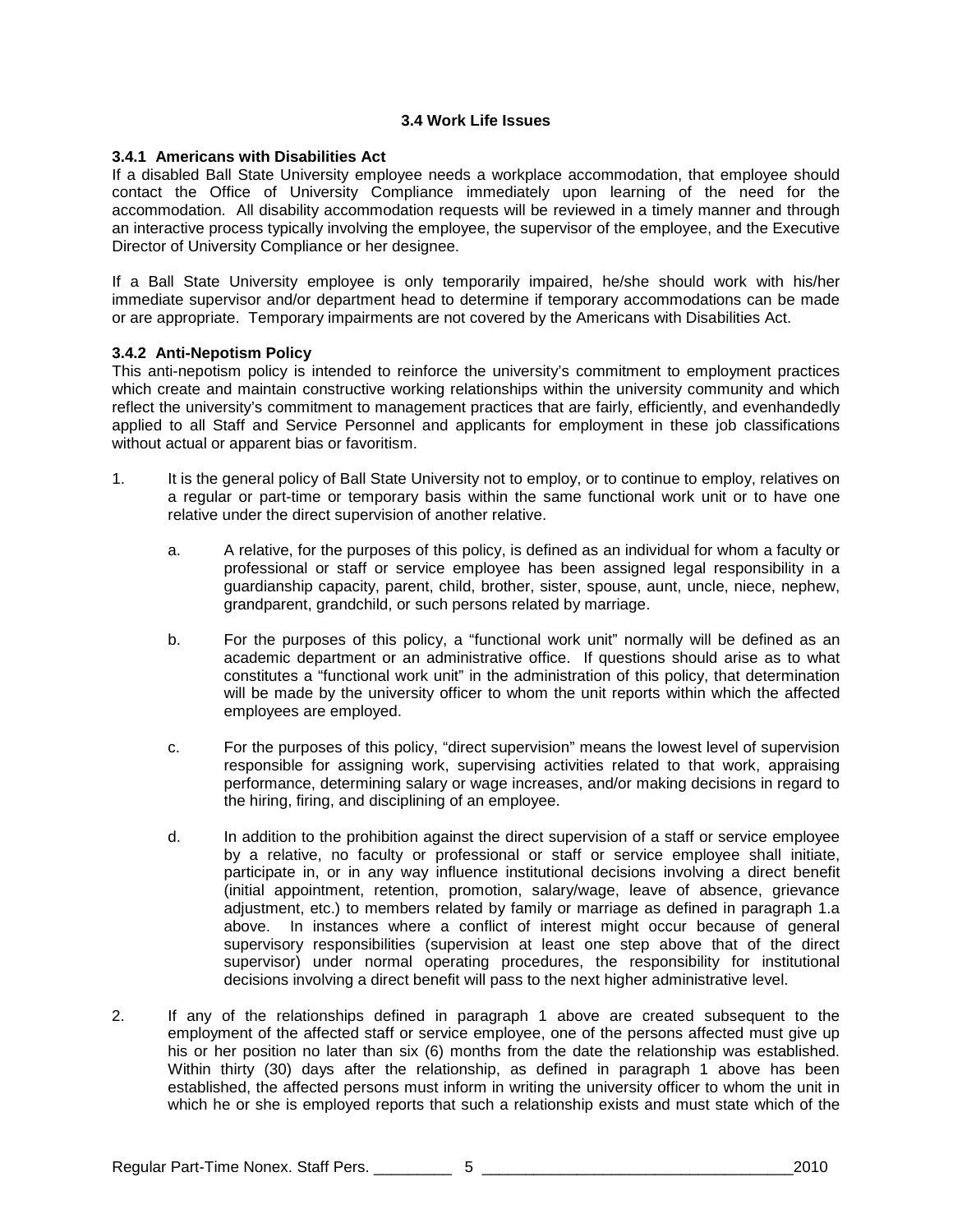affected persons will relinquish his or her position. Should the written notification to the university officer fail to specify which of the affected persons will give up his or her position, it will be assumed that the party with the least seniority (length of continuous service from the last date of hire at the university) will relinquish his or her position. The person giving up his or her position may be re-employed within the university subject to the needs of the university.

- 3. Whenever any supervisor may propose because of the best interests of the university to employ a person, or to continue the employment of a person, in a position where he or she would be working in the same functional work unit with a relative or would be under the direct supervision of a relative as specified in paragraph 1, such supervisor shall prepare a written request for approval of such employment setting forth the reasons for the request. The request shall be submitted to his or her immediate supervisor for review and recommendation, through each higher supervisory level, to the university officer responsible for the affected unit. The university officer may reject the request or grant it subject to such conditions as he or she may deem appropriate and in the best interests of the university and in such a way as to be consistent with the general purposes of this policy as set forth above. If the request is granted, it shall be for a period of no more than twelve (12) months and shall be conditional upon the annual review procedure set forth in paragraph 4.
- 4. The university officer shall review annually each request previously approved. If the university officer finds that the circumstances under which the approval was granted have materially changed or that the conditions attached to the approval, if any, are ineffective or inadequate, he or she shall take such action as he or she finds to be in the best interests of the university, including termination of the employment or continuance of the employment under different conditions. The affected employee(s) may appeal the decision by the university officer as provided in section 4 of this policy through the appropriate grievance procedure – Staff/Non-Bargaining Unit Affiliated with Staff or Service Personnel.
- 5. Students, graduate assistants, research assistants, and doctoral fellows employed by the university are covered under this policy.
- 6. If a university officer is made aware of possible violations of this policy, he or she shall have the matter investigated. If the facts alleged are found to be correct so as to establish a violation of this policy, the President may terminate the employees violating this policy or the person having administrative supervision of the affected employees may request, pursuant to paragraph 3, that the employment be continued, in which event the matter shall be treated as provided in paragraphs 3 and 4.
- 7. This policy applies to all persons employed after the effective date of the adoption of the policy. This policy also applies to persons whose employment precedes the adoption of this policy with the following exceptions:
	- a. persons who directly supervise another person related by family or marriage, or
	- b. persons related by family or marriage who are employed within the same functional work unit upon the effective date of the adoption of this policy shall not be subject to the provisions of this policy in regard to that supervisory relationship or working relationship as long as the incumbents remain in their current positions.

#### **3.4.3 Consensual Sexual or Romantic Relationships**

Legal and ethical risks are inherent in any sexual or romantic relationship between a person with instructional responsibilities (full-time or part-time faculty, lecturer, visiting professor, graduate assistant, or tutor) and a student whose academic work is being supervised by the person with instructional responsibilities, even when the relationship seems to be consensual. The same is true of a sexual or romantic relationship between a person with non-instructional supervisory responsibilities (faculty, administrator, staff, or student) and someone over whom the person has supervisory responsibility.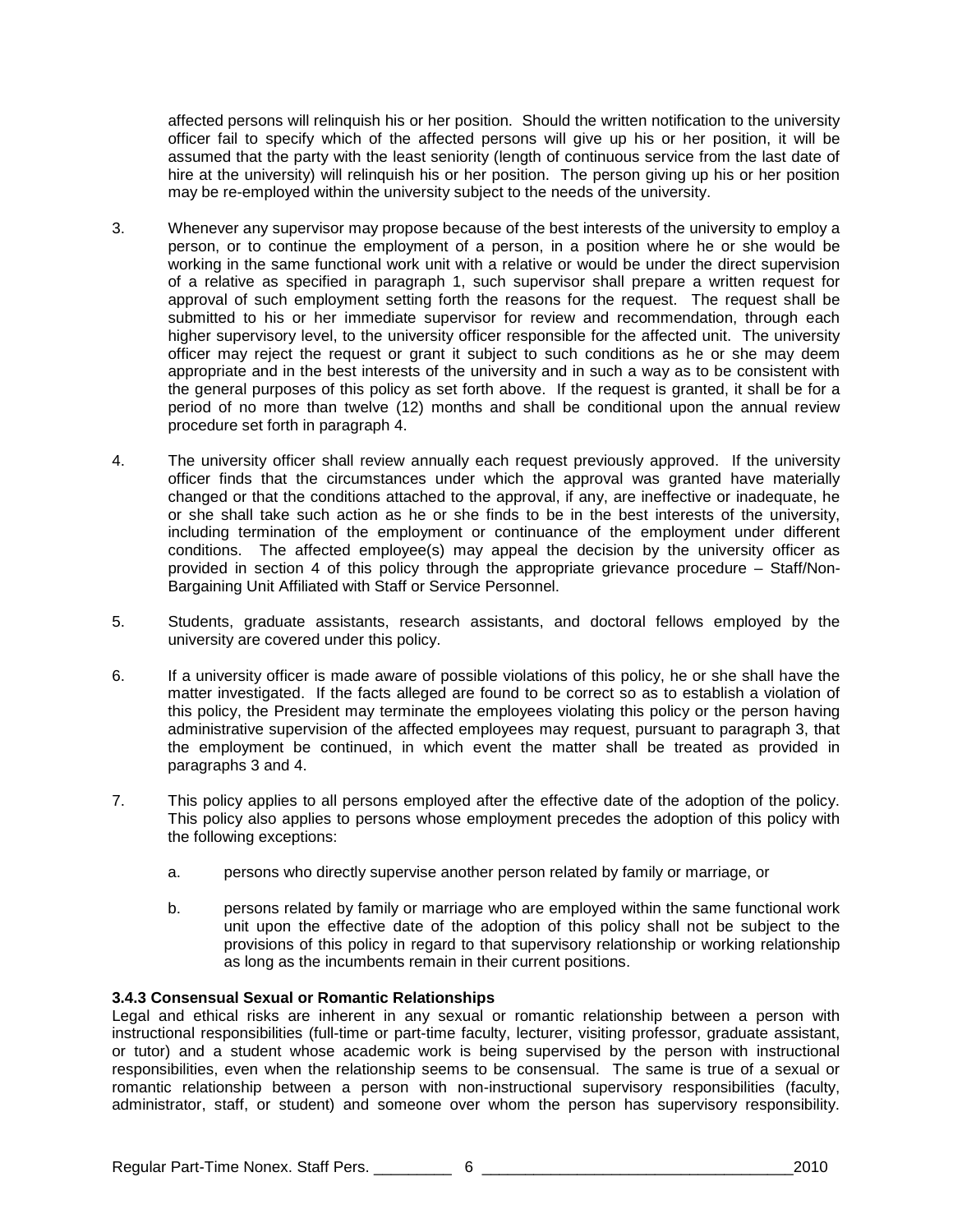Individuals involved in a romantic relationship cannot be expected to be able to render an objective assessment of the performance of his or her partner in the relationship; the ability to render an objective assessment is crucial to the role of instructor or supervisor.

Because of these legal and ethical risks, it is the university's policy that persons shall not have instructional or supervisory responsibilities over anyone with whom they have a sexual or romantic relationship. If such a relationship exists or develops, the person with instructional or supervisory responsibilities shall immediately make arrangements to terminate his or her instructional or supervisory responsibilities over the partner in the relationship. A member of the campus community who fails to withdraw from participation in decisions that may reward or penalize the party with whom he or she has or has had a sexual or romantic relationship will be deemed to have violated his or her ethical obligation to the university.

Violations of this policy may be reported to the Office of University Compliance or in the case of a student, he or she may report the conduct to the administrative head of Student Affairs. All such complaints and reports will be investigated in accordance with the "Equal Opportunity and Affirmative Action Complaint Investigation Procedure and Appeal Process." To knowingly file a false or malicious complaint or report is a violation of this policy.

#### **3.4.4 Delinquent Accounts Owed the University**

The "Procedures for Collecting Delinquent Accounts Owed the University" was updated and then passed by the Board of Trustees on January 29, 2010, in order to collect charges remaining unpaid after 60 calendar days after appropriate hearings and other appeal procedures, if any, have been concluded. Penalties assessed may include withholding employee privileges, recording of the delinquent account in the personnel positions. In addition, delinquency processing and late payment charges have been added to the revised policy. At the option of the university, delinquent accounts may be referred to collection agencies or pursued in court.

#### **3.4.5 Equal Opportunity and Affirmative Action Policy**

Ball State University provides equal opportunity to all students and applicants for admission in its education programs, activities, and facilities without regard to race, religion, color, sex (except where sex is a bona fide occupational qualification), sexual orientation, physical or mental disability, national origin, ancestry, age, or citizenship (for U.S. citizens and protected lawfully-admitted aliens).

Ball State University provides equal opportunity to all employees and applicants for employment in its recruitment, hiring, retention, promotion, tenure, transfer, layoff, return from layoff, training, and other employment decisions and in its compensation and benefits programs without regard to race, religion, color, sex (except where sex is a bona fide occupational qualification), sexual orientation, physical or mental disability, national origin, ancestry, age, or citizenship (for U.S. citizens and protected lawfullyadmitted aliens).

The university also takes affirmative action to employ and advance minorities, women, qualified disabled persons, and qualified disabled veterans and veterans of the Vietnam era. Information concerning the university's affirmative action programs can be obtained from the Office of University Compliance, Ball State University, Muncie, IN 47306.

Each line administrator is responsible for ensuring that educational and employment decisions are made and implemented in accordance with the university's equal opportunity and affirmative action policy. All persons involved in the decision-making process, including members of faculty and other employee committees, shall act in a nondiscriminatory manner. The Office of University Compliance is responsible for developing, coordinating, and implementing policies and procedures for institutional compliance with all applicable federal and state equal opportunity laws and regulations and for preparing and monitoring compliance with required affirmative action programs.

Complaints regarding unlawful discrimination should be filed within 45 calendar days following the alleged act or incident giving rise to the complaint in the Office of University Compliance in accordance with the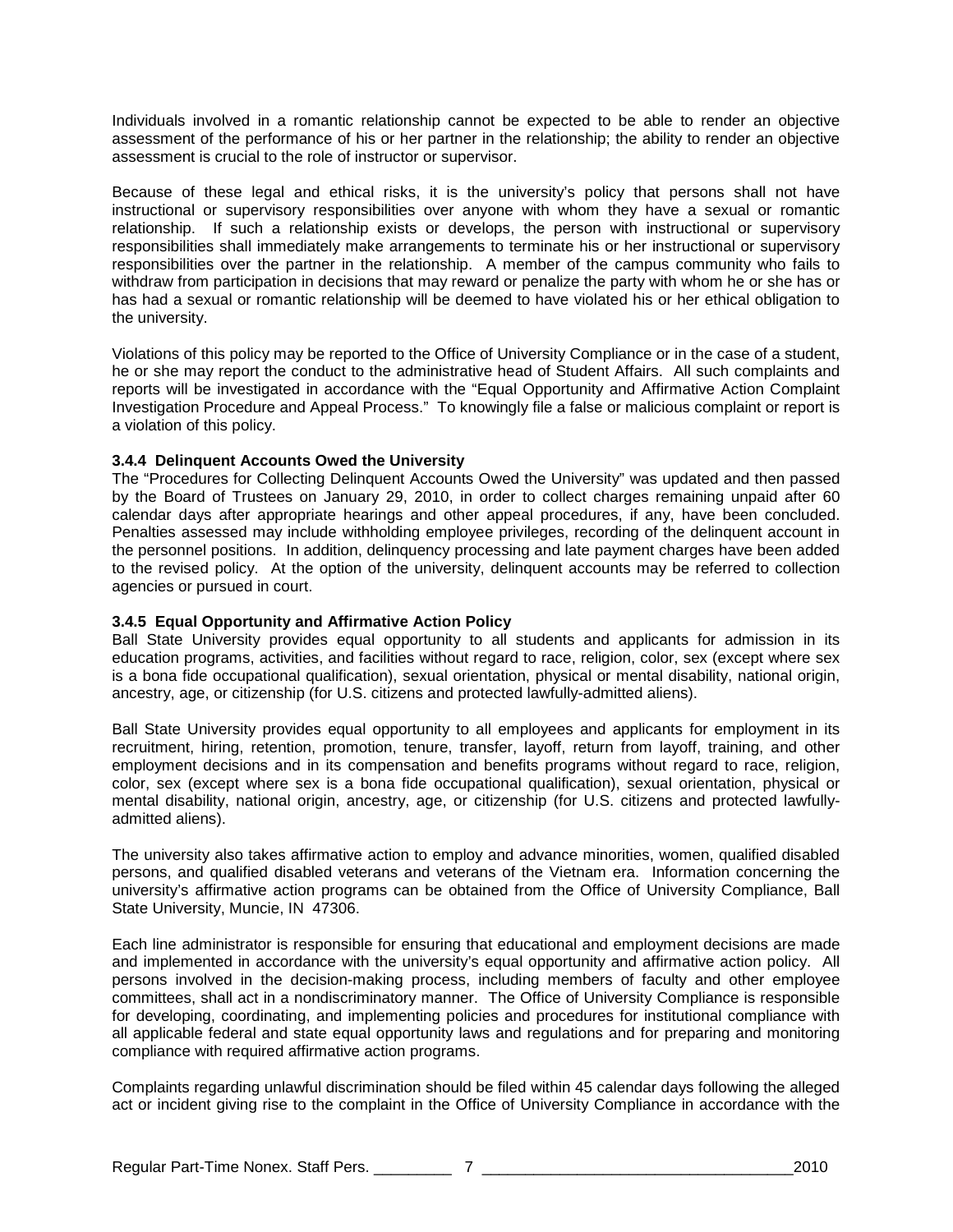"Ball State University Equal Opportunity and Affirmative Action Complaint Investigation Procedure and Appeal Process." A copy of this document may be obtained by contacting the Office of University Compliance. The President will review the university's equal opportunity and affirmative action policy and programs at least once each year, measure progress against the objectives stated in the affirmative action programs, and report findings and conclusions to the Board of Trustees.

#### **3.4.6 GLBA Information Security Program**

Ball State University is committed to providing a security program mandated by the Federal Trade Commission's Safeguard Rule and the Gramm Leach Bliley Act (GLBA). This program ensures the security and confidentiality of any record containing nonpublic financial information about a student or other third party who has a relationship with Ball State University. In addition to this coverage which is required under federal law, Ball State University chooses as a matter of policy to also include in this definition any credit or debit card information received in the course of business by the university whether or not such credit or debit card information is covered by the GLBA. Examples of student financial information include but are not limited to the following: bank and credit card account numbers; income, credit histories, and other consumer report information; social security numbers; loan information, including loan applications and loan servicing; loan collection and delinquent loan processing; money wiring and other electronic funds transfers; financial aid information; student account balance information; other non-public personally identifiable information relating to a financial transaction.

#### **3.4.7 Identify Theft Prevention Program**

The university adopts this Program in an effort to detect, prevent and mitigate identity theft in connection with its covered accounts. The Program is further intended to help protect students, faculty, staff and other constituents and the university from damages related to the fraudulent activity of identity theft. For more information, go to [www.bsu.edu/legal.](http://www.bsu.edu/legal)

#### **3.4.8 Job Duties and Responsibilities**

Usually, the supervisor will explain the employee's job responsibilities and the performance standards expected of the employee. A part-time employee may request a copy of his or her job description from the appropriate Human Resources Representative. Job responsibilities may change at any time during employment, and an employee may be asked from time to time to work on special projects or to assist with other work necessary or important to the operation of the unit or the university. The employee's cooperation and assistance in performing such additional work is expected. The university reserves the right, at any time, with or without notice, to alter or change job responsibilities, reassign, or transfer job positions, or assign additional job responsibilities.

#### **3.4.9 Job Postings**

For detailed information on posted jobs, contact the Human Resources Voice Information System (HRVIS), 285-8565, or visit the Web at **www.bsu.edu/hrs/.**

#### **3.4.10 Performance Review**

On an annual basis, an employee will have a written review and discussion of his or her performance and job-related behavior conducted by his or her supervisor. At the supervisor's discretion, written reviews may be undertaken more frequently.

Performance reviews are designed to help an employee understand his or her responsibilities and to show how to improve his or her job performance and job-related behavior. The supervisor will explain the review, and the employee will be asked to sign the Employee Performance Appraisal Form. The employee's signature indicates the employee has read and discussed the review but does not indicate that the employee is in agreement. A separate response to any and all points may be attached to the Employee Performance Appraisal Form. This form is then filed in University Human Resource Services.

#### **3.4.11 Probationary Period**

A regular, part-time employee is required to complete a probationary period of 3 continuous working months. An employee will be referred to as a regular, part-time employee upon satisfactory completion of the probationary period.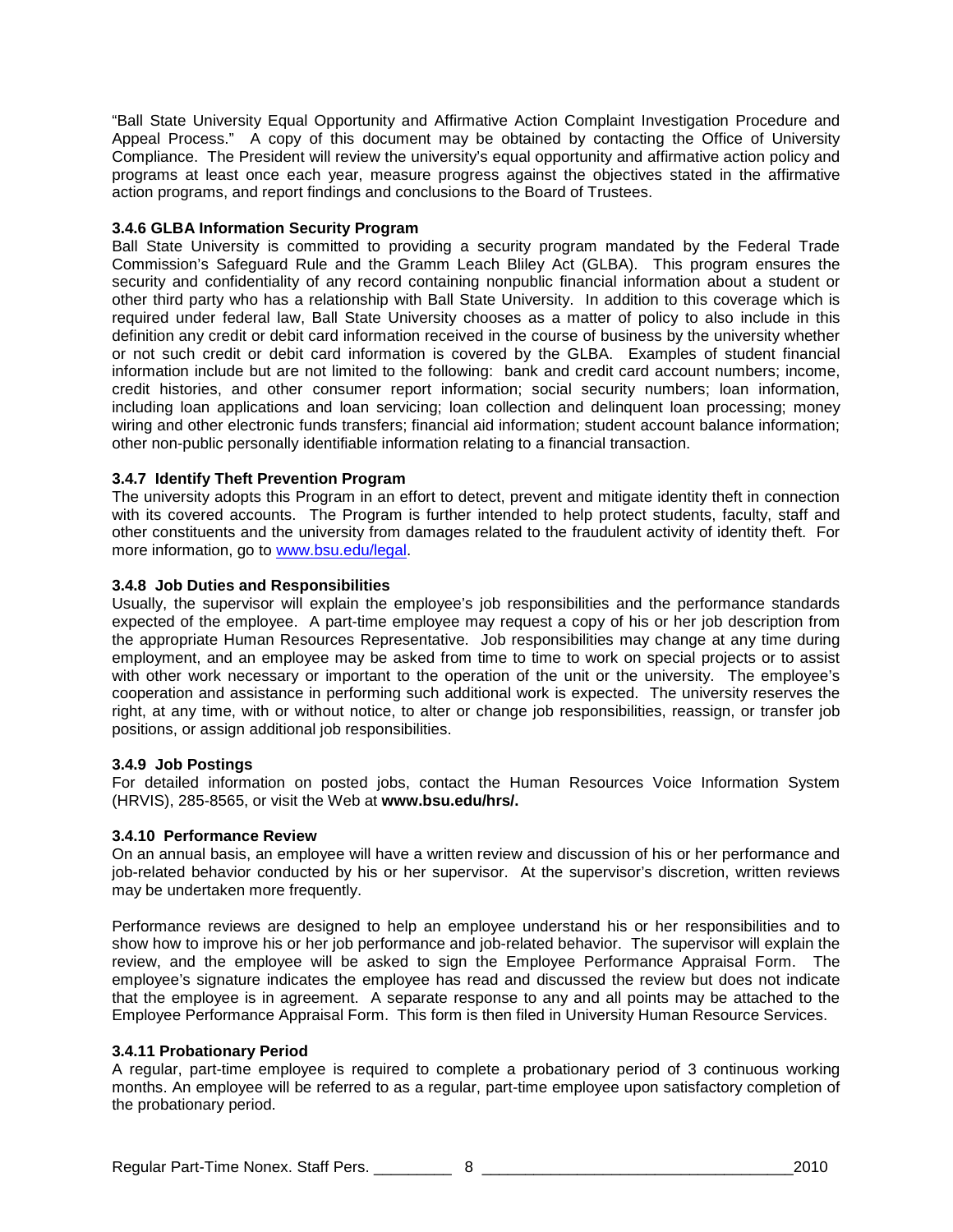The probationary period is a "getting acquainted" period which gives the employee an opportunity to decide if the employee is satisfied with the job and gives the university an opportunity to determine whether the employee can perform satisfactorily. Regardless of status, employment at all times is at the mutual consent of the university and the employee. Either may terminate the employment relationship at any time for any reason with or without notice. If the probationary period is not satisfactorily completed, the employee will be terminated. While in a probationary period, progressive discipline does not apply. Rehires also must complete a probationary period.

The Director of Human Resources may, under unusual and extenuating circumstances, extend the probationary period. Under no circumstances can the probationary period extend beyond 6 months of active service. An employee may not be required to serve a probationary period when the employee has been employed on a temporary basis for 3 continuous working months in the same job and is then assigned regular, part-time status in that same job.

#### **3.4.12 Resignation**

A part-time employee who terminates his/her employment with the university must turn in keys, an ID if applicable, and other university property to his/her supervisor. The ID will be forwarded to University Human Resource Services.

#### **3.4.13 Social Security Number Statement**

Ball State University is committed to protecting the privacy of its students, employees, and alumni, as well as other individuals associated with it. At times the university will ask you for your Social Security Number. Federal and state law requires the collection of your Social Security Number for certain purposes such as those relating to employee compensation, tuition payments and financial aid. Whenever your Social Security Number is requested on a Ball State University form or other document, the written or electronic form used to request your number will be clearly marked as to the reason for the request and will state whether this request is voluntary or mandatory. Visit [www.bsu.edu/bsuid/policy](http://www.bsu.edu/bsuid/policy) for the complete policy.

#### **3.4.14 Transfers**

#### Transfer from Part Time to Full Time

- 1. Waiver of Probation: A part-time employee who has been employed for three continuous months or more in the same job and is subsequently assigned to regular, full-time status in the **same** job immediately following such part-time employment will not be required to serve a probationary period. If the probationary period is waived, the vacation and sick leave balance available may be used immediately. Salary continuance will not be effective until the beginning of the month following completion of three working months.
- 2. Vacation and Sick Leave: Vacation and sick leave hours will be earned beginning with the date of regular, full-time employment. The vacation and sick leave hours earned are not available for use until the beginning of the reporting period following satisfactory completion of the probationary period. A part-time employee who earned vacation and sick leave prior to the fulltime position may continue to use those hours.

#### Transfer from Full Time to Part Time

A regular, full-time employee with one or more years of service who transfers to a part-time position will continue to earn vacation and sick leave in accordance with procedures listed in this *Handbook*. In case of transfer to part-time with less than one year of service, the employee must have two years of part-time service before earning vacation and sick leave hours.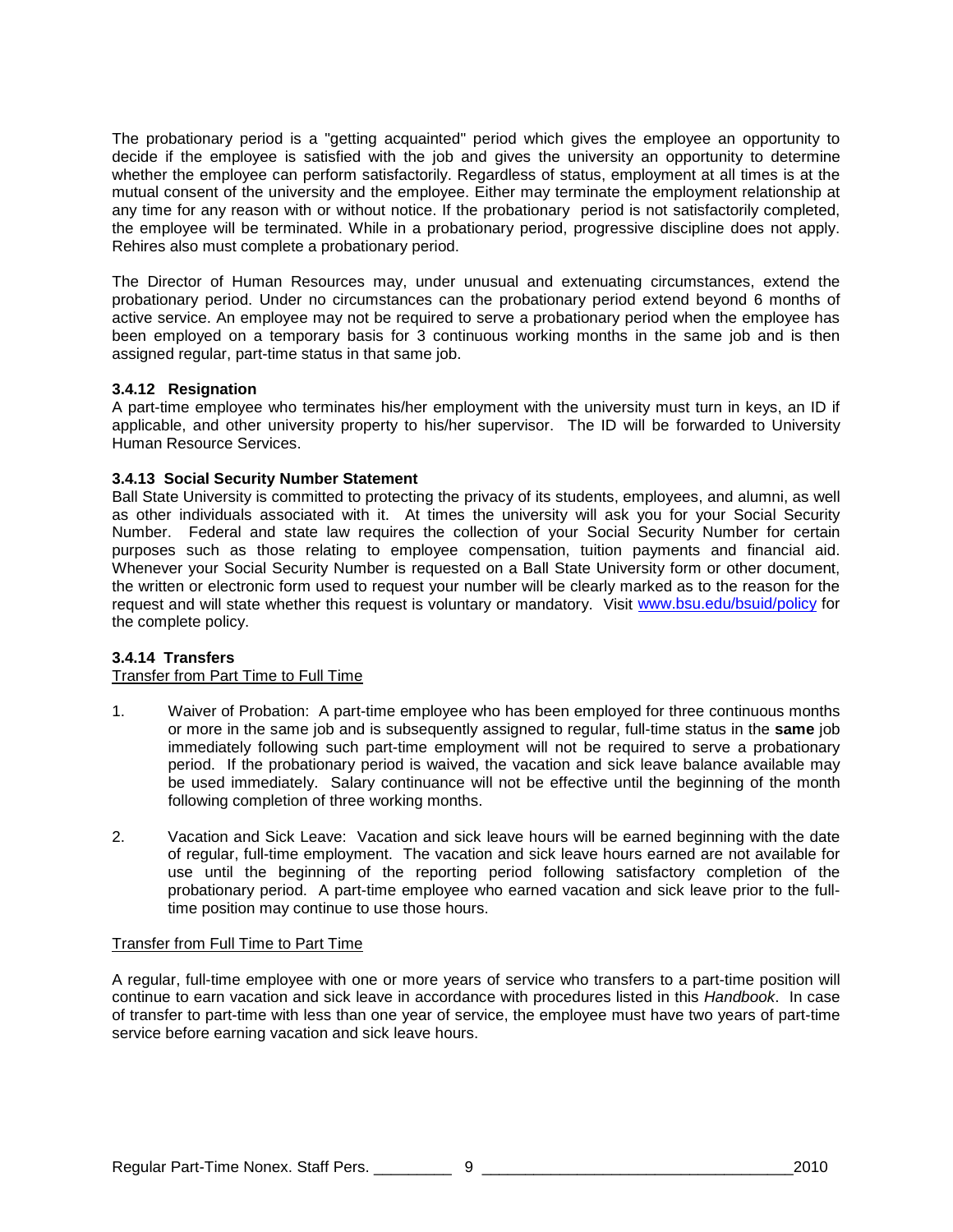#### **4.0 ABSENCES FROM WORK**

#### **4.1 Absences with Pay**

In some cases, the following programs are summarized.

#### **4.1.1 Compensation Policy for Declared and/or Specified University Close-downs**

This section sets forth the compensation policy for certain university close-downs on days other than university holidays. Such close-downs shall be only as declared by the Board of Trustees and/or the President of the university and shall include declared days of mourning and days set aside to honor a specified person or event. The policy is applicable to unique, one-time close-downs that are generally of not more than one day's duration.

An employee who is scheduled to work but does not work due to the closing of the university for the reasons indicated will be paid according to the hours he or she was scheduled to work that day. (In other words, an employee will not suffer a loss in pay due to the closing of the university.) The hours for which an employee was scheduled to work but did not work due to the closing of the university are not counted as hours worked during the applicable workweek for purposes of overtime compensation for nonexempt employees. An employee who is in pay status but not scheduled to work because of a scheduled day off or layoff status will not receive compensation.

If required to work to maintain essential or necessary services on the declared day, a staff employee will receive the regular rate of pay for the regularly scheduled workday plus the normal rate of pay for the hours actually worked. The employee will be considered to have worked or have been scheduled to work on the declared day if the majority of the regularly scheduled shift falls on the declared day.

This policy does not apply to close-downs or reductions in work force related to university vacation periods, energy or resource shortages, or other conditions beyond the university's control.

#### **4.1.2 Court Duty**

If an employee is summoned for jury duty or subpoenaed as a court witness during the employee's regularly scheduled working hours, time off will be granted upon presentation to the supervisor of a copy or other evidence of the subpoena prior to such duty. Also, the employee must submit a copy or other evidence of the subpoena to the Office of Payroll and Employee Benefits. The employee will be allowed time off with pay for required jury duty or when subpoenaed to testify in a court case except when the employee is a party to such action. After being released by the court, an employee must return to work for the remainder of his/her regularly scheduled work shift.

A third-shift employee shall not be required to work his or her scheduled shift immediately prior to the first morning of jury duty. If a third shift employee is released by the court by 5:00 p.m. and is not scheduled for jury duty the following day, he or she shall be required to work his or her scheduled shift that night. If released after 5:00 p.m., he or she shall not be required to work his or her scheduled shift that night.

A court appearance of a personal nature must be taken as time off without pay or as paid vacation if scheduled in advance with the supervisor.

#### **4.1.3 Holidays**

The following holidays are observed as official holidays: July 4, Labor Day, Thanksgiving Day, the day following Thanksgiving, Christmas Day, New Year's Day, Martin Luther King, Jr. Day, Memorial Day, and a special holiday declared by the President of the university. The university-designated holiday may or may not be on the same day as the calendar holiday.

Payment for the above university holidays will be granted on a prorated basis dependent upon the parttime employee's total number of hours worked during the preceding 30 days (or nearest 30 days tracked in the Human Resources Information System) assuming the employee has been employed at least 30 calendar days immediately preceding the holiday. The employee must be scheduled to work regularly at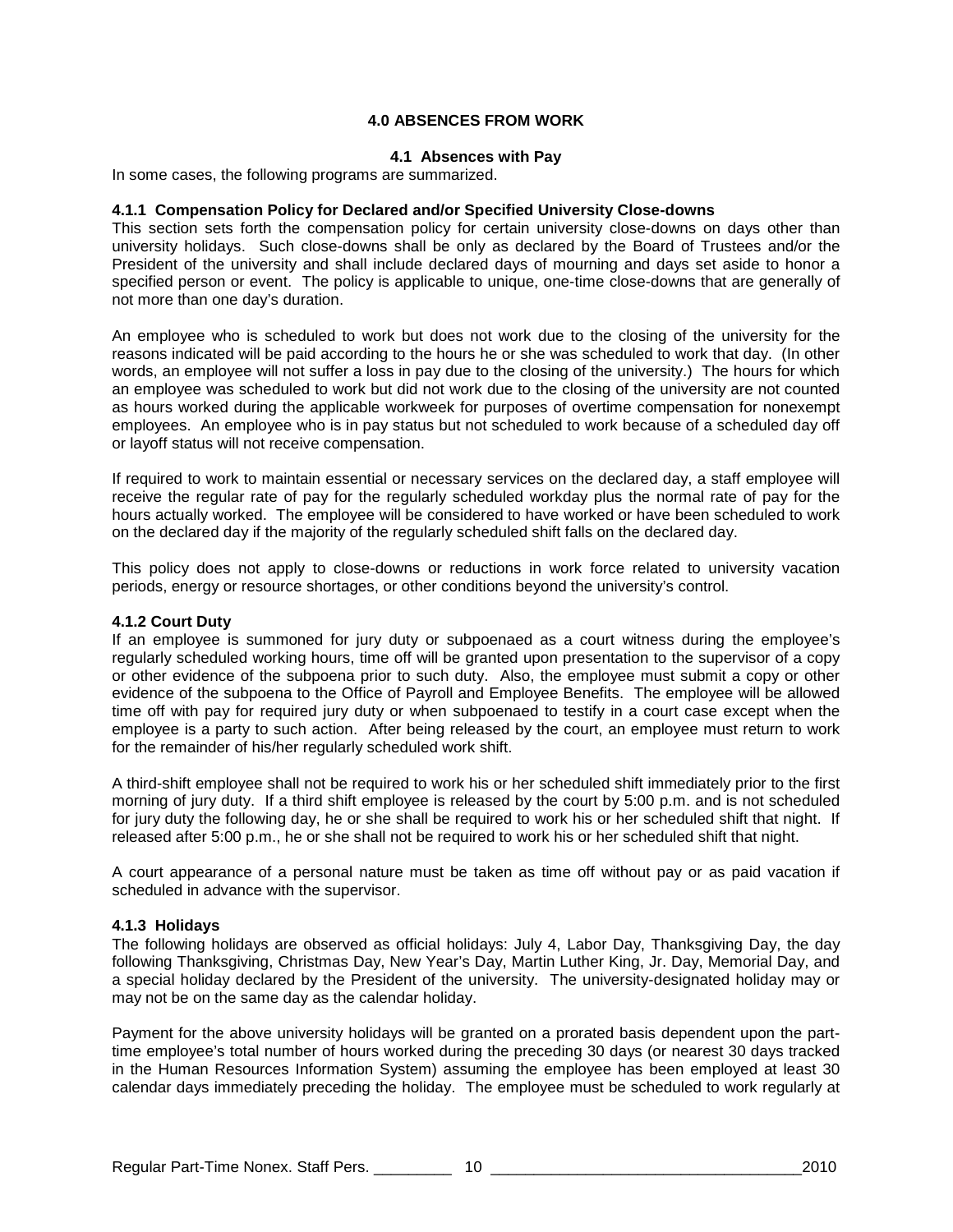least 20 hours per week to qualify for holiday pay. In addition, during the week of the designated holiday, the part-time employee has to be in pay status for 20 hours (including holiday pay).

Thus, in order for part-time employees to receive holiday pay, the following must happen:

- 1. employed at least 30 days
- 2. regularly scheduled to work at least 20 hours per week
- 3. in pay status for 20 hours (including holiday pay) during the week of the designated holiday(s).

Requirement: If the employee doesn't work enough hours in combination with the prorated amount for holiday pay to reach the 20 hours, available sick leave and/or vacation may be used to remain in pay status. In order to earn vacation and sick leave, a part-time employee must be employed for at least two years.

Any corrections regarding holiday pay will be made on the employee's next regular paycheck.

If an employee terminates employment, no pay will be received for holidays occurring after the last day worked even though the holidays fall within the period of the employee's projected terminal vacation leave if any.

Regular, part-time employees who are normally scheduled to work between 3:00 PM and 5:00 PM on the day(s) the university closes early prior to certain holidays will not suffer a loss of earnings due to the early closing.

Because of the unusual schedule followed by Residence Halls Dining Service (RHDS), this **procedure does NOT apply to RHDS regular, part-time staff personnel.**

Part-time staff personnel employees working in Residence Halls Dining Service or University Banquet and Catering or University Food Court should check with their supervisors regarding holiday pay practices in those three areas.

#### **4.1.4 Paid Sick Leave**

The university sick leave policy is intended to encourage the accumulation of sick leave to cover extended illness. It is recognized that employees may become ill or injured through no negligence of their own, and, therefore, are unable to perform their assigned duties. Accumulated sick leave should not be considered as earned time off with pay and may not be granted for any reason other than for an absence due to illness or injury of the employee, the employee's own dental or medical appointments, or for the care of a family member during an illness or injury of that family member. The total paid sick leave hours used for the care of a family member shall not exceed 20 hours in any fiscal year. Paid sick leave applies only if the employee is regularly scheduled to work at the time of illness or injury. Abuse of sick leave may be deemed justification for discharge of the employee.

A part-time employee will begin accruing sick leave at the rate of .0230769 of an hour for each hour in pay status, excluding overtime hours, the first pay period following the completion of two years of continuous employment from the employee's effective date of hire. Sick leave must be taken in 1-hour increments. Current sick leave available is printed on the paycheck stub. Only sick leave earned and reported on the paycheck stub may be used. Sick leave may accumulate to a maximum of 720 hours. A maximum of 720 hours of sick leave may be used during a fiscal year.

If absent from work because of illness or injury, an employee must notify his or her supervisor according to departmental regulations for reporting absences. Failure to notify his or her supervisor within the departmental prescribed time may result in disapproval of sick leave benefits and/or disciplinary action up to and including discharge. If there is no specific departmental regulation, the employee is required to notify his or her supervisor no later than 30 minutes after the beginning of the work shift.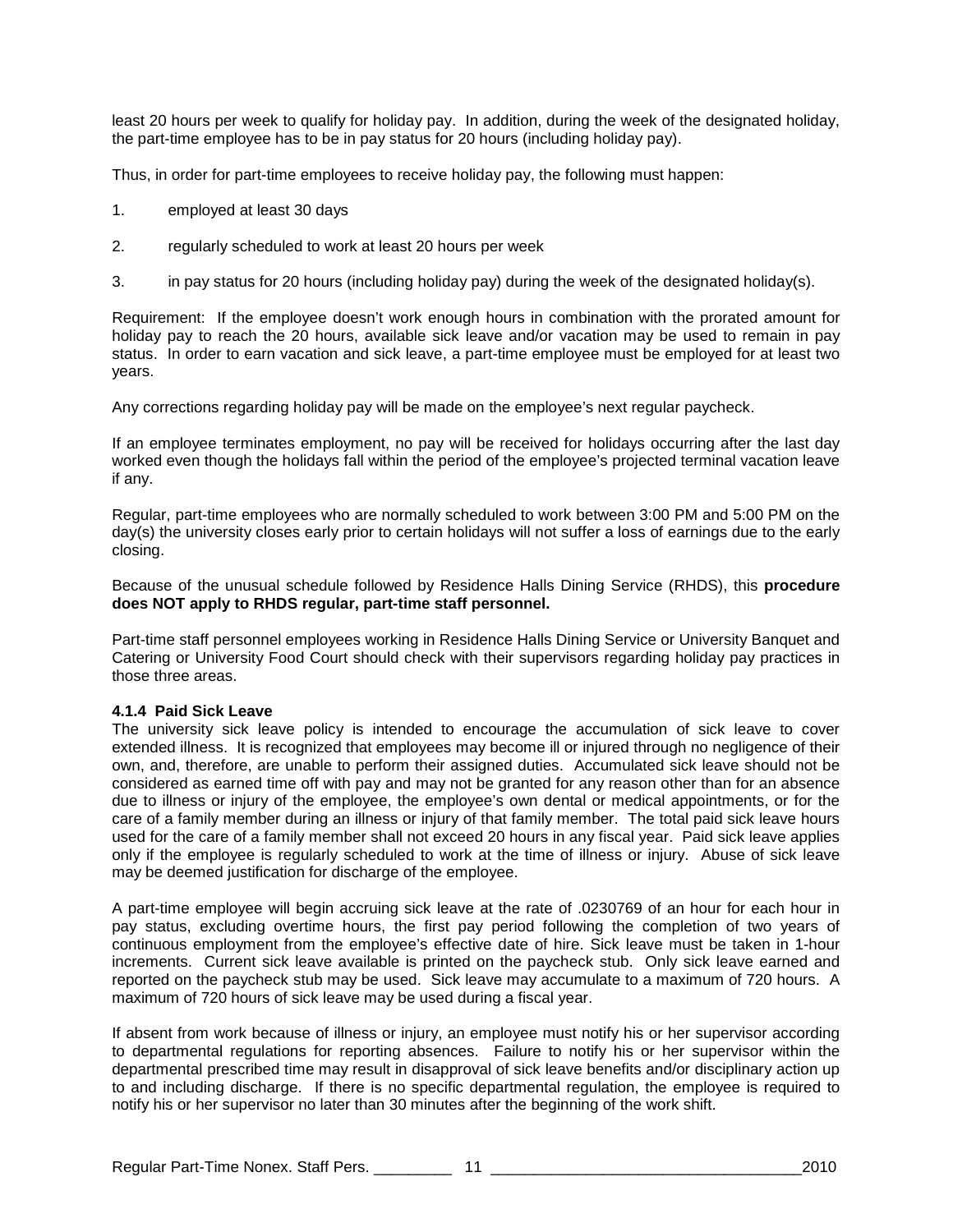The university may require evidence from a health care provider before granting sick leave benefits to any employee. At its sole discretion, the university reserves the right to assign the unused sick leave balance or any portion thereof toward time taken off which would otherwise qualify for sick leave. Whenever an employee is on sick leave, the employee may be required to submit to the university periodic statements from the employee's healthcare provider. Failure to provide requested evidence may result in disapproval of sick leave benefits and/or disciplinary action up to and including discharge.

Paid sick leave may be used for maternity related conditions when a part-time employee is medically unable to work, and such time off is treated the same as any other sick leave.

#### **4.1.5 Vacation**

A part-time employee will begin earning vacation at the rate of .0461538 of an hour for each hour in pay status, excluding overtime hours, the first pay period following the completion of two years of continuous employment from the employee's effective date of hire. Vacation must be taken in 1-hour increments. Current vacation available is printed on the paycheck stub. Only vacation earned and reported on the paycheck stub may be used.

Vacations are to be scheduled in advance and at a time agreeable to the supervisor and in accordance with the needs of the department. At its sole discretion, the university reserves the right to assign an employee's available vacation balance toward time off.

Holidays recognized by the university are not counted as part of vacation. Extra pay in lieu of vacation is not allowable. Vacation is accrued through the last day worked by the employee, regardless of the effective date of resignation.

#### **4.2 Absences without Pay**

#### **4.2.1 Funeral Leave**

A part-time employee is not eligible for funeral leave.

#### **4.2.2 Family and Medical Leave**

The Family and Medical Leave Program is intended to provide up to 12 weeks' time off without pay during a "leave year" to eligible employees in accordance with the Family and Medical Leave Act of 1993 (FMLA). It is the practice of Ball State University to voluntarily apply the FMLA provisions to same-sex domestic partners as qualified by the university's Affidavit of Domestic Partner Relationship.

To qualify for Family and Medical Leave, the employee must meet all of the following conditions:

- have at least 12 months (need not be consecutive) of service at the university; and
- have worked at least 1250 hours during the 12 months immediately preceding the date the requested leave is to begin; and
- have a qualifying reason for taking Family and Medical Leave; and
- have a remaining balance of Family and Medical Leave.

A qualifying reason for a Family and Medical Leave is any of the following:

- the birth of the employee's child and in order to care for the newborn child; or
- the placement of a child with the employee for adoption or foster care; or
- to care for the employee's spouse, child, parent, or qualified same-sex domestic partner who has a serious health condition; or
- a serious health condition that renders the employee incapable of performing the functions of his or her job.
- a qualifying exigency arising out of the fact that the employee's spouse, child, parent, or qualified same-sex domestic partner is a covered military member on active duty (or has been notified of an impending call or order to active duty); or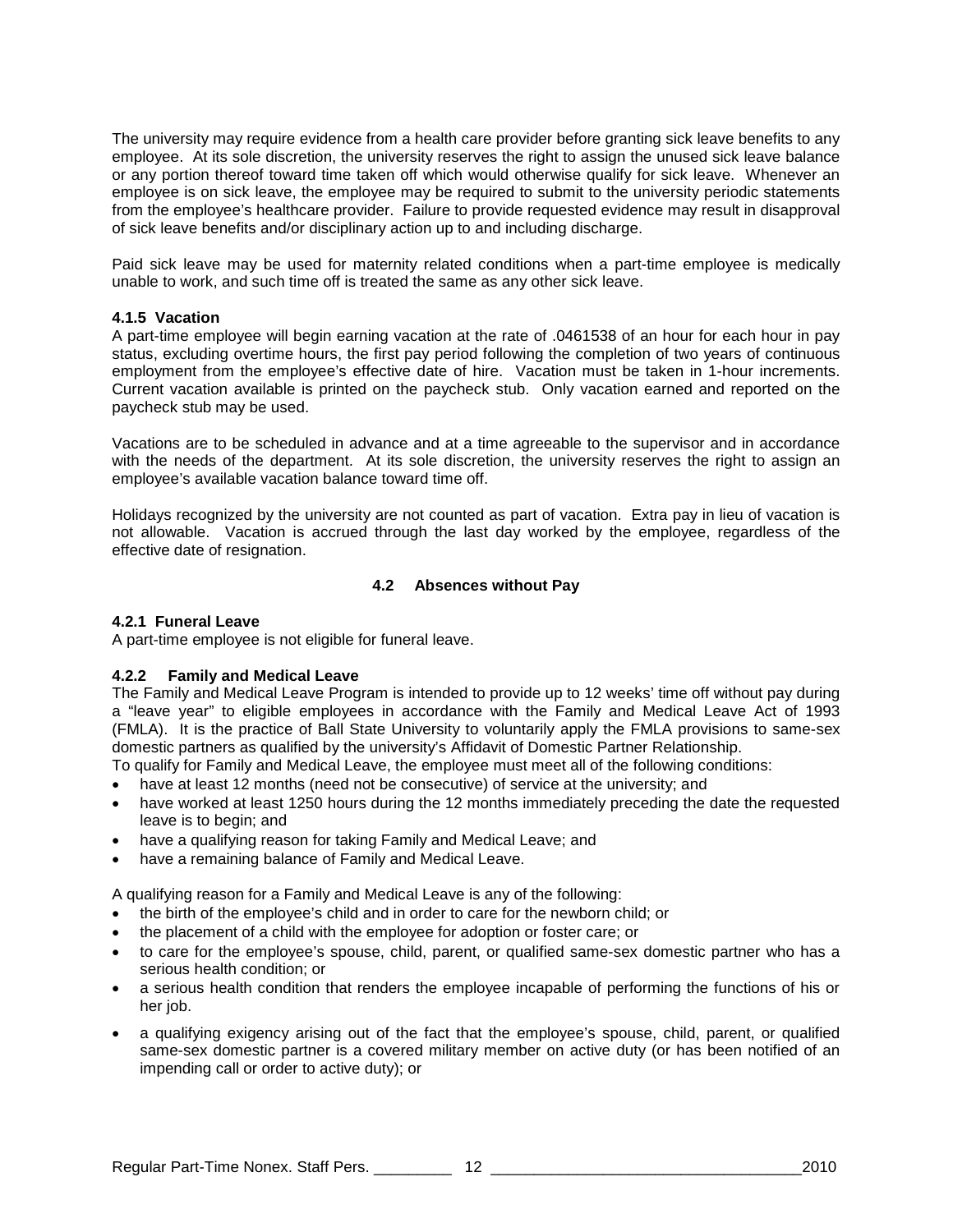• to care for a covered (military) service member, including some qualifying veterans, with a serious service-related injury or illness who is undergoing medical treatment, recuperation, or therapy, is otherwise in outpatient status, or is otherwise on the temporary disability retired list if the employee is the spouse, child, parent, qualified same-sex domestic partner, or next of kin of the service member.

A "serious health condition" is an illness, injury, impairment or physical or mental condition that involves inpatient care in a hospital, hospice, or residential medical-care facility, and any period of incapacity or subsequent treatment in connection with such inpatient care; or continuing treatment by a health care provider which includes any period of incapacity due to: (1) a health condition lasting more than 3 consecutive days; (2) pregnancy or prenatal care; (3) a chronic serious health condition (e.g., asthma, diabetes); (4) a permanent or long-term condition for which treatment may not be effective (e.g., Alzheimer's, a severe stroke, terminal cancer); or (5) any absences to receive multiple treatments for restorative surgery or for a condition which would likely result in a period of incapacity of more than 3 days if not treated (e.g., chemotherapy or radiation treatments for cancer).

A "leave year" is defined as a 12-month period measured backward from the date the employee uses any Family and Medical Leave. A new "leave year" is calculated with each occurrence of Family and Medical Leave use. The entitlement to leave for the birth or placement of a child for adoption or foster care will expire 12 months from the date of the birth or placement.

An employee is required to use all of his or her accrued paid sick leave and may request to use his or her accrued vacation when requesting Family and Medical Leave for his/her own serious health condition. The remainder of the Family and Medical Leave will consist of unpaid leave. When requesting Family and Medical Leave for a family member, the employee may opt to use vacation leave, a portion of sick leave or unpaid leave. The maximum sick leave allowance that may be used for the care of a family member is 40 hours in a fiscal year.

Family and Medical Leave may be requested in a continuous block of time or on an intermittent or reduced leave schedule. Intermittent Family and Medical Leave may not be taken in less than 15-minute increments. The employee must make a reasonable effort to schedule intermittent leave at a time that will not unduly disrupt the workplace. An employee on an intermittent or reduced leave schedule may be temporarily transferred to an alternative position with equivalent pay and benefits for which the employee is qualified and better accommodates recurring periods of leave than the employee's regular position.

An employee is required to provide a 30-day advance notice when the leave is foreseeable. If the 30-day notice is not provided, the leave may be delayed until the 30 days have passed. If the leave is not foreseeable, notice must be given as soon as practicable, generally at least verbal notice within 1 to 2 workdays after the need for the leave becomes known to the employee.

An employee may be required to provide a medical certification of either the need to provide care to a spouse, parent, child, or qualified same-sex domestic partner with a serious health condition or for the employee's own serious health condition. Failure to provide a required certification within 15 calendar days of the date notice is received may result in delay or denial of Family and Medical Leave. Recertification of an employee's own serious health condition or the serious health condition of an employee's family member may be required periodically during the leave period in accordance with applicable law, normally no more frequently than every 30 days. The university may require an employee to obtain a second or third medical opinion at the university's expense. An employee, for his or her own serious health condition, may also be required to submit a "fitness for duty" certificate prior to returning to work. The university may require an employee to submit periodic written statements of his or her intent to return to work in accordance with applicable law, normally no more frequently than every 30 days. During Family and Medical Leave, the university will continue to pay the university's portion of premiums for the employee's health plan under the same conditions that applied before the leave began. However, the employee must continue to make any contributions as if he or she were continuously employed during the Family and Medical leave period.

An employee who returns from Family and Medical Leave with the exception of an employee designated as a "key employee" will be restored to his or her old position or to a position with equivalent pay, benefits, and other terms and conditions of employment as if the employee had been continuously employed during the Family and Medical Leave period. Ball State University will determine whether a position is an "equivalent position." An employee who fails to return to work and work for a period of 30 days will be required to reimburse the university for the portion of health premiums paid by the university during the employee's Family and Medical Leave. EXCEPTION: When the following circumstances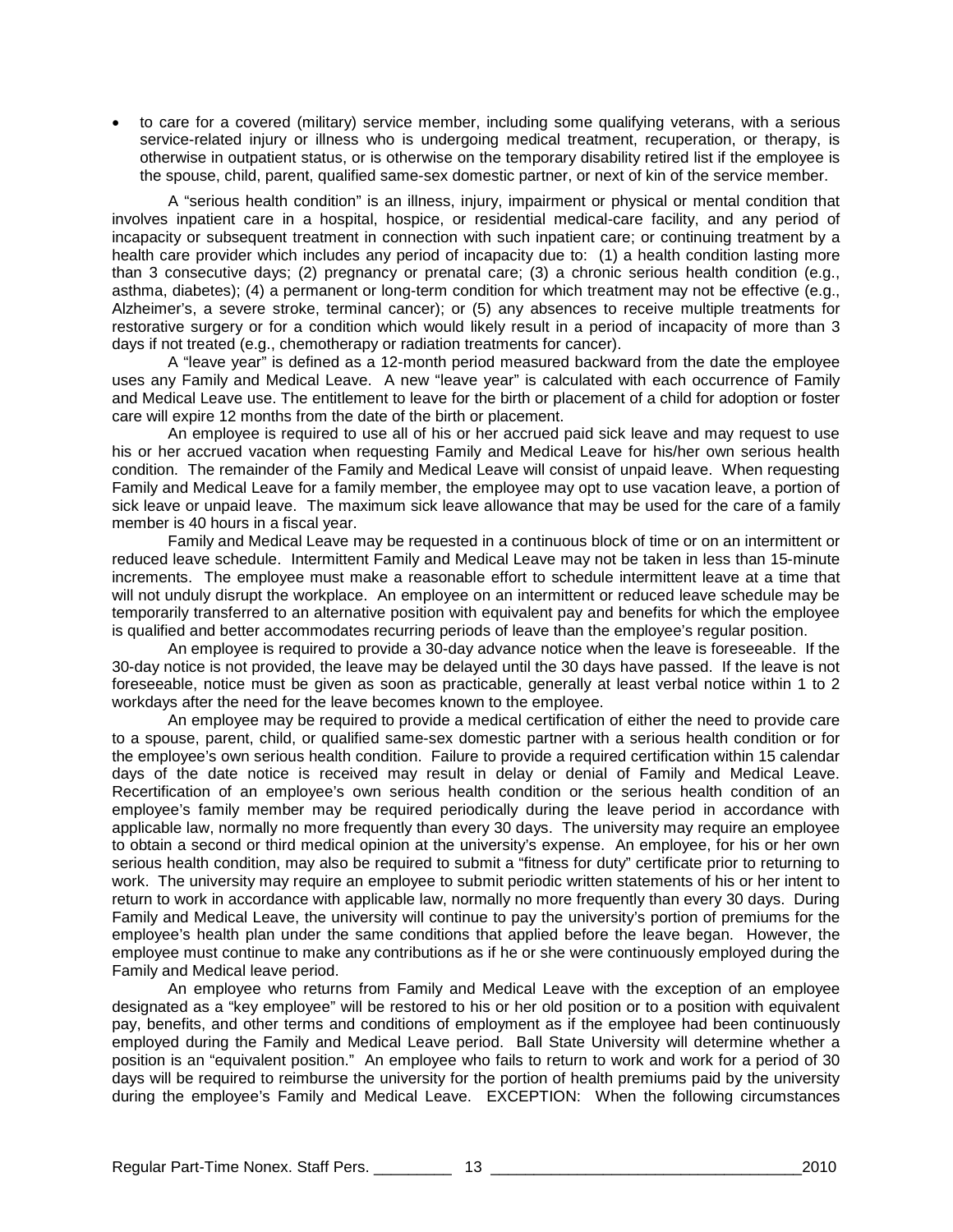occur, the employee's failure to return to work from a qualifying Family Medical Leave will not require the repayment of the university's portion of premiums paid during the leave: (a) the continuation, recurrence, or onset of a serious health condition; or, (b) other circumstances beyond the control of the employee. Additional medical certification may be required to substantiate the need to remain off work. Family and Medical Leave may run concurrently with other university leave programs including, but not limited to, Emergency Leave, Child Care Leave, Maternity Leave, or Worker's Compensation. If there is a conflict between the provisions of another university leave policy and the Family and Medical Leave Act, the Family and Medical Leave Act provisions will control.

On January 28, 2008, the National Defense Authorization Act for Fiscal year 2008 was signed, and on October 28, 2009, the National Defense Authorization Act for Fiscal Year 2010 was signed. These acts under the FMLA allow for a spouse, child, parent, or next of kin of a covered service member to take up to 26 weeks of unpaid leave in a single 12-month period to care for a service member suffering from a serious injury or illness sustained in the line of covered active duty who is undergoing medical treatment, recuperation, or therapy, is otherwise in an outpatient status, or is otherwise on the temporary disability retired list. This leave is also available to qualified family members of veterans who are undergoing medical treatment, recuperation, or therapy for a serious injury or illness sustained, but not necessarily manifested, in the line of covered active duty at any time during the period of 5 years preceding the date on which the veteran undergoes the above treatment.

In addition, the above National Defense Authorization Acts allow for an eligible employee to take up to 12 workweeks of leave for a "qualifying exigency" arising out of that employee's spouse, child, or parent being on active duty or having been notified of an impending call or order to active duty in the Armed Forces. Contact the Leave Program Specialist (285-1036) in UHRS with questions.

#### **4.2.3 Military Leave**

A leave of absence will be granted to an employee who is called to a tour of **training duty.** An eligible employee is entitled to a Military Leave of absence with pay not to exceed 15 calendar days in any one calendar year. The maximum number of paid military leave days in any one calendar year is 10. Evidence, such as military orders, must be submitted to University Human Resource Services before approval for pay will be given.

**Active duty** Military Leave of more than 15 calendar days will be without pay. Military Leave without pay of up to and including 5 years may be granted after the date of induction, enlistment, or call to active duty.

#### **4.2.4 Military Family Leave**

A leave of absence without pay of up to 10 working days during a calendar year will be granted to the spouse, child (biological child, adopted child, foster child, or stepchild), parent (defined as biological father or mother, adoptive father or mother, a court appointed guardian or custodian, a foster parent, or a stepparent), grandparent (defined as biological grandparent, an adoptive grandparent, a foster grandparent or a stepgrandparent), or sibling (defined as a biological brother or sister, a foster brother or sister, or a stepbrother or stepsister) of a person ordered to active duty in the United States armed forces or the National Guard. The employee must have been employed by Ball State University for at least 12 months and have worked at least 1,500 hours during the 12-month period immediately preceding the day the leave begins. The employee is expected to provide written notice and a copy of the active duty orders if available before taking the leave. The employee may take the leave of absence during one or more of the following periods: 1) during the 30 days before active duty orders are in effect; 2) during a period in which the person ordered to active duty is on leave while active duty orders are in effect; 3) during the 30 days after the active duty orders are terminated. An employee taking such leave is to be restored to the position the employee held before the leave or to an equivalent position. Also, the employee may continue the employee's health care benefits with the university continuing to pay 75% of the premium contribution. An eligible employee may elect or an employer may require the employee to substitute any earned paid vacation, personal leave, or other paid leave except for paid medical or sick leave available to the employee for leave during the ten-day period. An employee may be eligible for child care assistance from the Indiana Military Family Relief Fund. (2009 SEA 356)

See the last paragraph under Family and Medical Leave for other benefits under the National Defense Authorization Act for Fiscal Year 2008.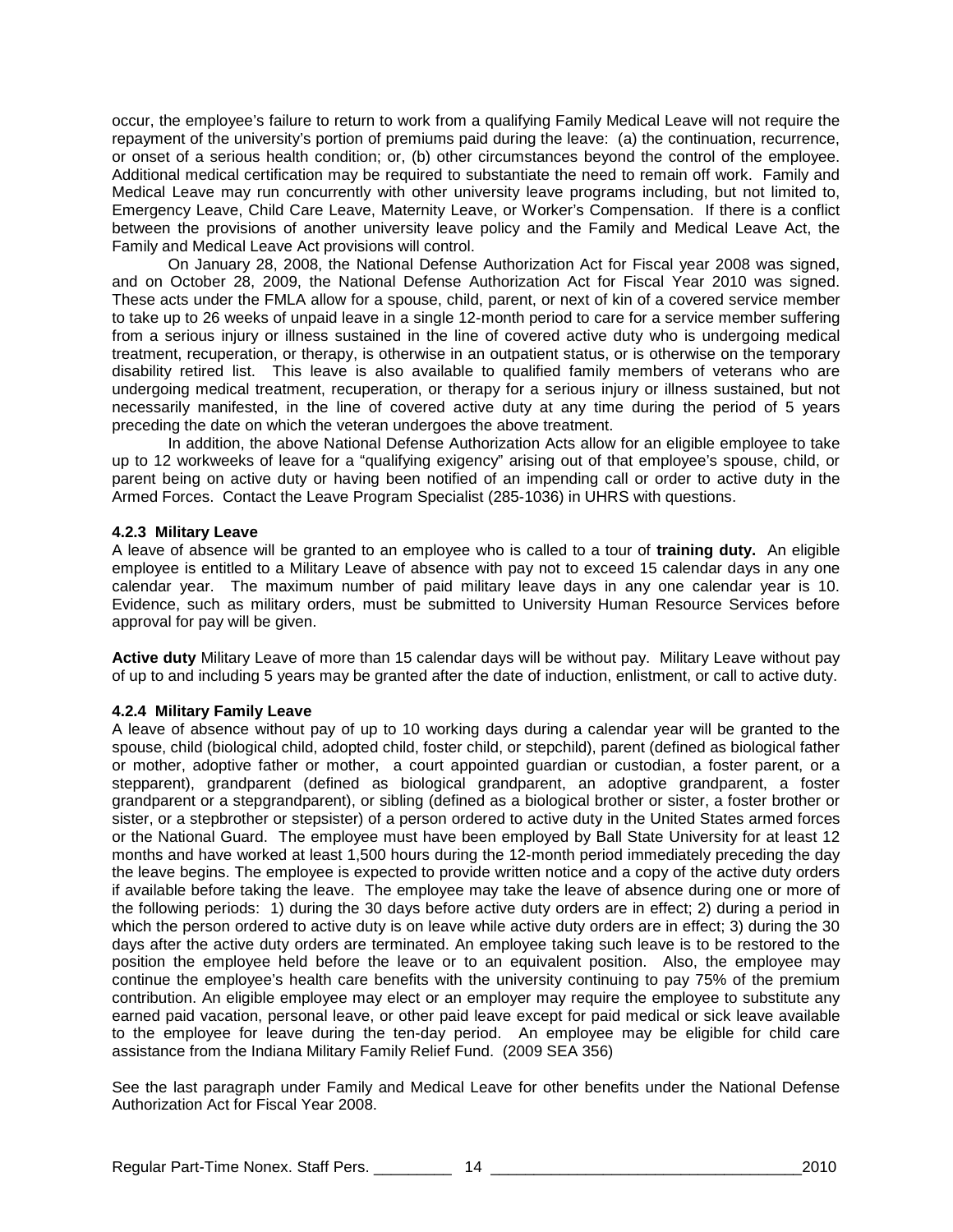#### **4.2.5 Supervisory Authorization**

An employee's supervisor may authorize a leave of up to 10 consecutive workdays without pay for an employee.

#### **5.0 EMPLOYEE CONDUCT**

#### **5.1 Anti-Harassment Policy**

Harassment of students or employees at Ball State University on the basis of race, color, national origin, ancestry, religion, creed, gender\*, sexual orientation, age or physical or mental disability is unacceptable and will not be tolerated. Such conduct is inconsistent with the university's commitments to excellence and to respect for all individuals. This Policy is intended to complement the university's Equal Opportunity and Affirmative Action Policy.

The university is also committed to protecting the academic freedom and freedom of expression of all members of the university community. This Policy will be construed and applied in a manner that protects the academic freedom and freedom of expression of all parties to a complaint. Academic freedom and freedom of expression include but are not limited to the expression of ideas, philosophies, or religious beliefs, however controversial, in classroom or other academic settings.

The term "harassment," as used in Paragraph 1 of this Policy, refers to verbal, physical, graphic or written conduct that has the purpose or effect of creating a hostile or intimidating environment; i.e., conduct which is sufficiently severe, pervasive, or persistent that it interferes significantly with an individual's employment, education, or living conditions. The conduct alleged to constitute harassment under this Policy will be evaluated from the perspective of a reasonable person similarly situated to the complainant and considering all of the facts and circumstances. Harassment must be distinguished from behavior which, even though unpleasant or disconcerting, is appropriate to the carrying out of instructional, advisory, or supervisory responsibilities. Instructional responsibilities, in particular, require appropriate latitude for pedagogical decisions concerning the topics discussed and methods used to draw students into discussion and full participation.

Members of the university community and others who believe they have been harassed in violation of this Policy by university employees or students, or by contractors or vendors serving the university, may contact the Office of University Compliance. Formal complaints must be filed in the Office of University Compliance within 45 calendar days following the occurrence of the act, incident, conduct, or pattern of conduct constituting the alleged violation. Such complaints will be processed under the *"Ball State University Equal Opportunity and Affirmative Action Complaint Investigation Procedure and Appeal Process."* A copy of this document may be obtained by contacting the Office of University Compliance. Complaints involving students may instead be filed in the Office of the Vice President for Student Affairs, for handling under the procedures set forth in the Student Code.

Any university employee who becomes aware of conduct by another university employee, student, vendor or contractor which the employee reasonably believes constitutes harassment under this Policy shall report the conduct immediately to the Office of University Compliance; or, if the harassment involves students, the conduct may instead be reported to the Office of the Vice President for Student Affairs. To knowingly file a false or malicious complaint or report of harassment is a violation of this policy.

\*This Policy covers gender-based harassment that is non-sexual in nature. Sexual harassment is covered by a separate "Statement on Sexual Harassment."

#### **5.2 Bloodborne Pathogens/Universal Precautions**

The university complies with the Occupational Safety and Health Act's Bloodborne Pathogens Standard as adopted pursuant to the Indiana Occupational Safety and Health Act. In compliance with this Standard, all employees are required to use "universal precautions" whenever they come into direct contact with blood or other body fluids and follow university procedures for the containment, treatment, transportation, and disposal of infectious waste. Appropriate training is provided to affected employees. The university has also developed a written exposure control plan that is available in departmental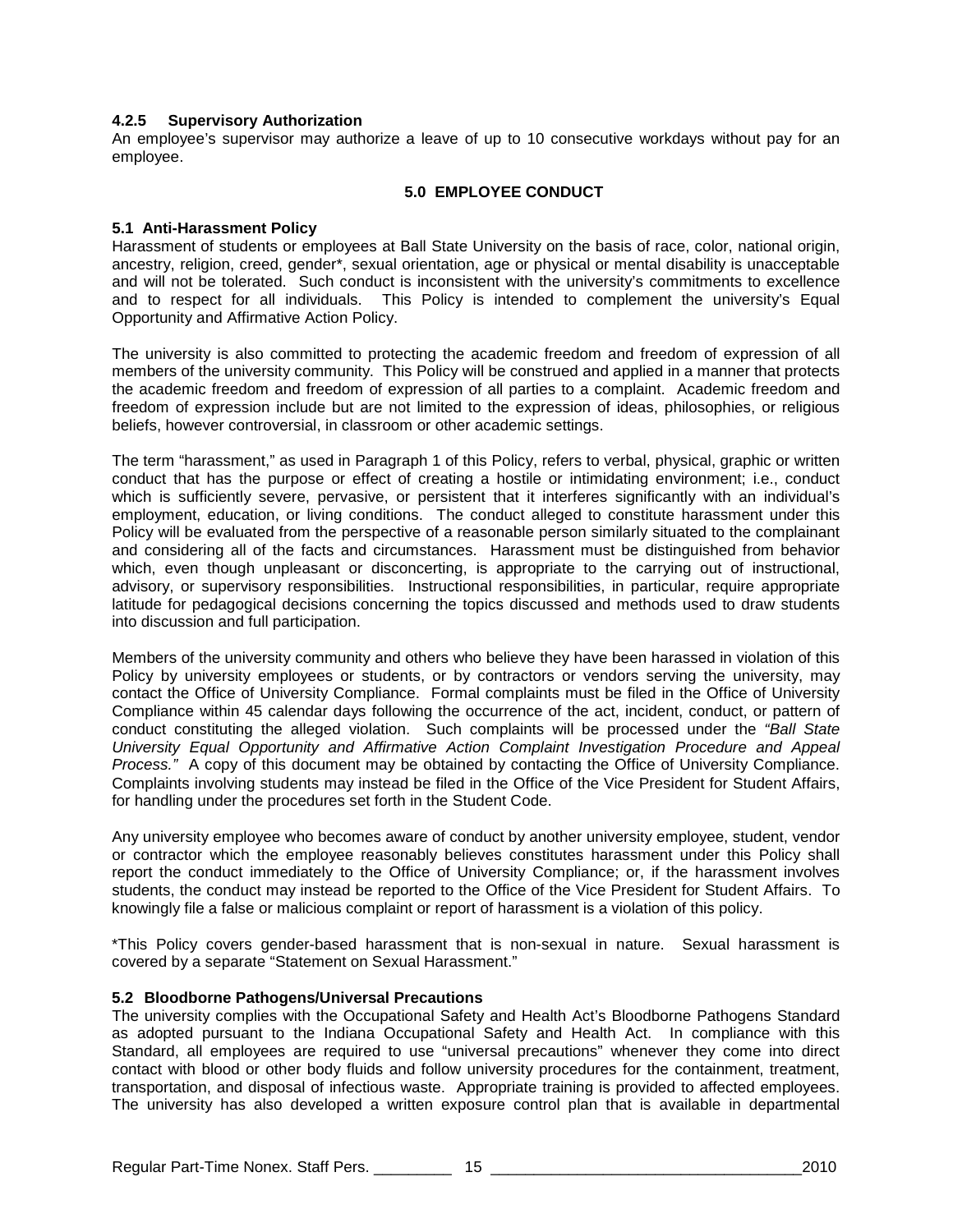offices. If an employee is exposed to blood, other body fluid, or infectious waste, report the exposure incident immediately to the supervisor. Failure to follow universal precautions, including those regarding the containment, treatment, transportation and disposal of infectious waste, may result in disciplinary action*.* See last page of this *Handbook* for procedure for "universal precautions."

#### **5.3 Cancellation of Classes and/or Curtailment of Services at the University**

Under certain emergency conditions, it may become necessary to cancel classes and/or curtail services at the university. The authority for such decisions has been delegated by the Board of Trustees to the President, who has assigned such decisions to the Vice President for Business Affairs and Treasurer. The purposes of this statement are to ensure orderly communication and implementation of any decisions to cancel classes and/or curtail services at the university and to maintain essential services.

If a decision is made to cancel classes and/or curtail services, the Vice President for Business Affairs and Treasurer will assume the responsibility as coordinating officer. In the absence of the Vice President for Business Affairs and Treasurer, the Vice President for Enrollment, Marketing, and Communications will be the coordinating officer. The procedure applies to all on-campus classes, including evening and Saturday classes. The Associate Vice President for Economic Development and Community Engagement will be the coordinating officer for off-campus classes.

Announcements regarding cancellation of classes and/or services will be communicated over television and radio stations and possibly the university's website and email system. If there are no announcements, assume that classes will held and the university will remain open.

In the event all classes are cancelled but the university remains open, staff personnel who are scheduled to work should report to work. If there are no classes and the university is closed, all essential services personnel—those who have been advised by their supervisors that they are essential services personnel—should follow instructions given to them by their supervisors about reporting to work.

#### **5.4 Code of Ethics Statement**

Many university employees have access to student records and to the records of other employees. Information concerning students or other employees is not to be discussed with anyone, including fellow employees, who is not directly connected with the office in which the records are kept unless that person specifically has been authorized to receive such information.

Because various federal and state laws govern the release of confidential information, inquiries about students or other employees should be referred to the department head or chairperson unless the employee has received specific direction concerning the release of such information. Divulging confidential information to unauthorized personnel may result in immediate dismissal.

Complaints of unethical behavior should be reported to the supervisor of the individual whose behavior is being questioned. If the person making the allegation of unethical behavior does not feel comfortable reporting the situation to the appropriate line administrator, the employee may report concerns to University Human Resource Services.

#### **5.5 Conflict of Interest and Conflict of Commitment Policy**

It is the responsibility of each employee to promptly and prospectively disclose a conflict of interest or a conflict of commitment involving the affairs or activities of that employee. Examples of activities that may, *depending on the facts and circumstances,* constitute such a conflict are: (i) activities of the employee which advance his or her own financial, professional, or other interests, or those of a dependent, to the detriment of the University; (ii) teaching by a full-time faculty member at another educational institution, including teaching through the Internet; (iii) utilizing University students, employees, facilities or materials in the pursuit of outside activities from which the University will derive no benefit; and (iv) engaging in research or consulting activities that interfere or compromise the employee's execution of his or her University responsibilities. Contact the Sponsored Programs Office for the appropriate forms regarding the policy.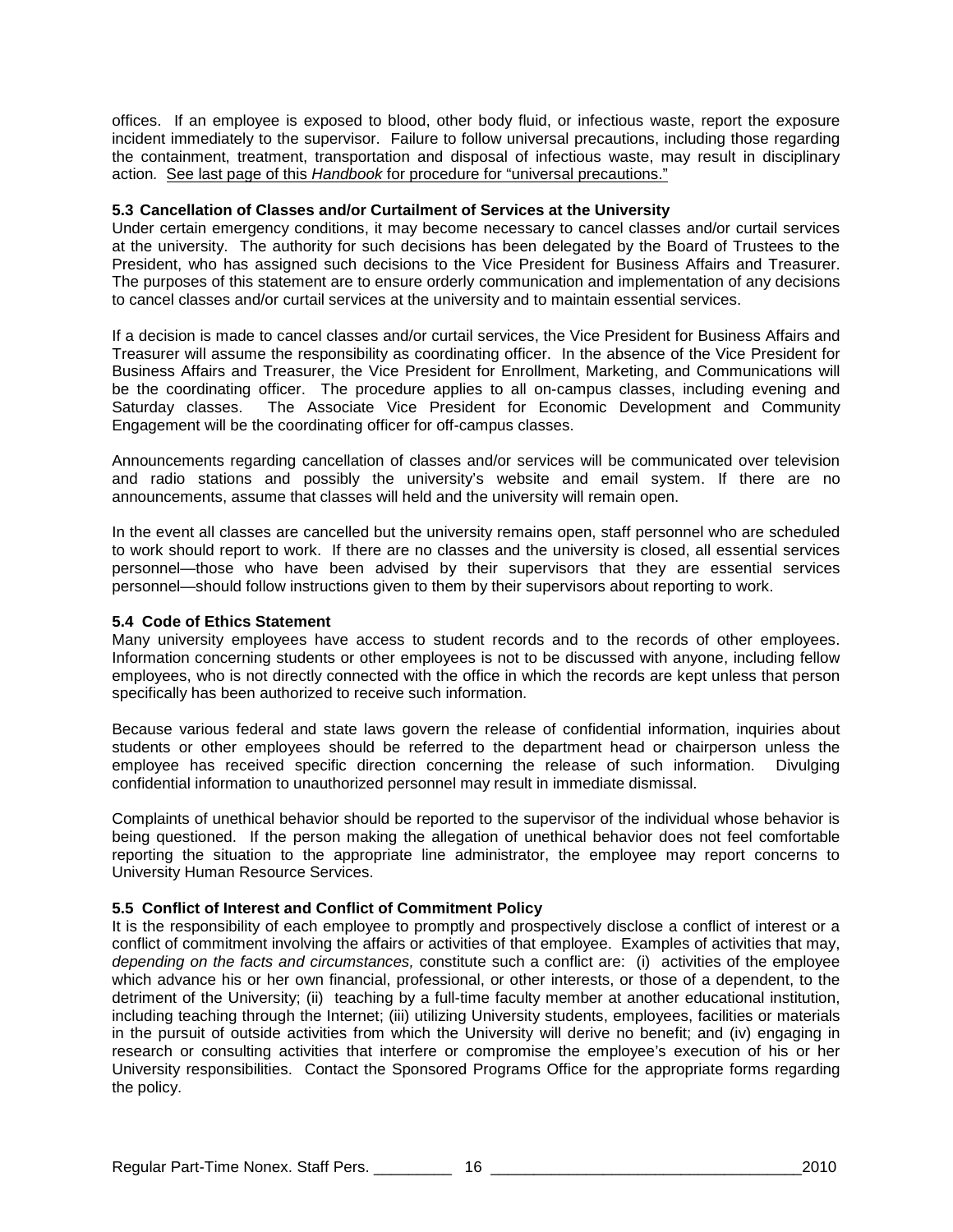#### **5.6 Drug Abuse Policy**

The Drug-Free School and Communities Act Amendments of 1989 required the university to adopt and implement a program to prevent the unlawful possession, use, or distribution of illegal drugs and alcohol by employees and students. In addition, the Drug-Free Workplace Act of 1988 and the State of Indiana Drug-Free Workplace Executive order of 1990 required the university to establish and maintain a policy designed to create a drug-free workplace.

The university does not condone the inappropriate use of a controlled substance by any individual employed by the university. Therefore, the unlawful manufacture, distribution, dispensing, possession, or use of a controlled substance in university facilities which is a violation of federal and state law is prohibited. Compliance with this policy is a condition of employment, and violations may be cause for one or more of the following actions:

- referral to the Employee Assistance Program for evaluation and assessment to determine appropriate treatment for rehabilitation;
- participation in a drug-rehabilitation program;
- suspension from the university; and/or
- termination of employment.

For a copy of the complete policy text, contact the Coordinator of WorkLife Programs in University Human Resource Services (5-1187).

#### **5.7 Emergency Responses (Fires and Tornadoes/Severe Weather)**

**Fire.** If a burning odor or smoke is present, pull a fire alarm to activate the fire alarm system. If possible, shut off gas in your area. If you can help control the fire without personal danger and have received training, take action with available fire extinguisher or fire hose. If not, leave the area. Never allow the fire to come between you and an exit. Leave the building, checking as you leave to make sure everyone has left the immediate area. Close doors behind you to confine the fire. Once you have evacuated the building, dial 285-1111 (University Police) and report the location of the fire and the material burning if known. Report this information to fire and police personnel as they arrive.

If the audible fire alarm sounds, evacuate the building. Shut off any gas in your area. Leave immediately; do not delay to locate personal items. Try to make sure that all members of your department hear the alarm and evacuate the area by quickly checking nearby restrooms, copier rooms, storage rooms, etc. as you exit. Use the nearest stairway. Do not use the elevator. If requested, accompany and assist persons with disabilities. Shut all doors behind you as you go. Closed doors can slow the spread of fire and smoke. Evacuate as quickly as possible but in an orderly manner. Do not push or shove. Once outside, move at least 100 feet from the building. Meet at a predetermined location to account for all members of your unit. Return to the building only when given the "all clear" by university police or other proper emergency personnel. Do NOT assume that when the audible alarm stops that it is safe to enter the building. There are many possible reasons for the alarm to stop sounding.

**Tornadoes/Severe Weather.** A tornado watch means that weather conditions are favorable for the formation of a tornado. A tornado warning is issued when a tornado has actually been sighted in the surrounding area. Emergency warning sires are activated when there is a tornado warning.

**Emergency Warning Sirens.** An emergency warning siren emits a continuous three-minute sound warning. The siren is used to alert the public of an impending danger such as tornado, severe thunderstorm with high winds or large hail, hazardous material spill, or a national threat. If you hear the siren, take cover inside and tune to a local radio or television station for further instructions. If you cannot get to a radio or television, initiate tornado protection procedures as this is the most likely reason for the siren to sound.

The siren does not sound for the entire duration of a tornado warning. Do not assume that the danger has passed when the siren stops sounding. The emergency warning siren is tested each Friday at 11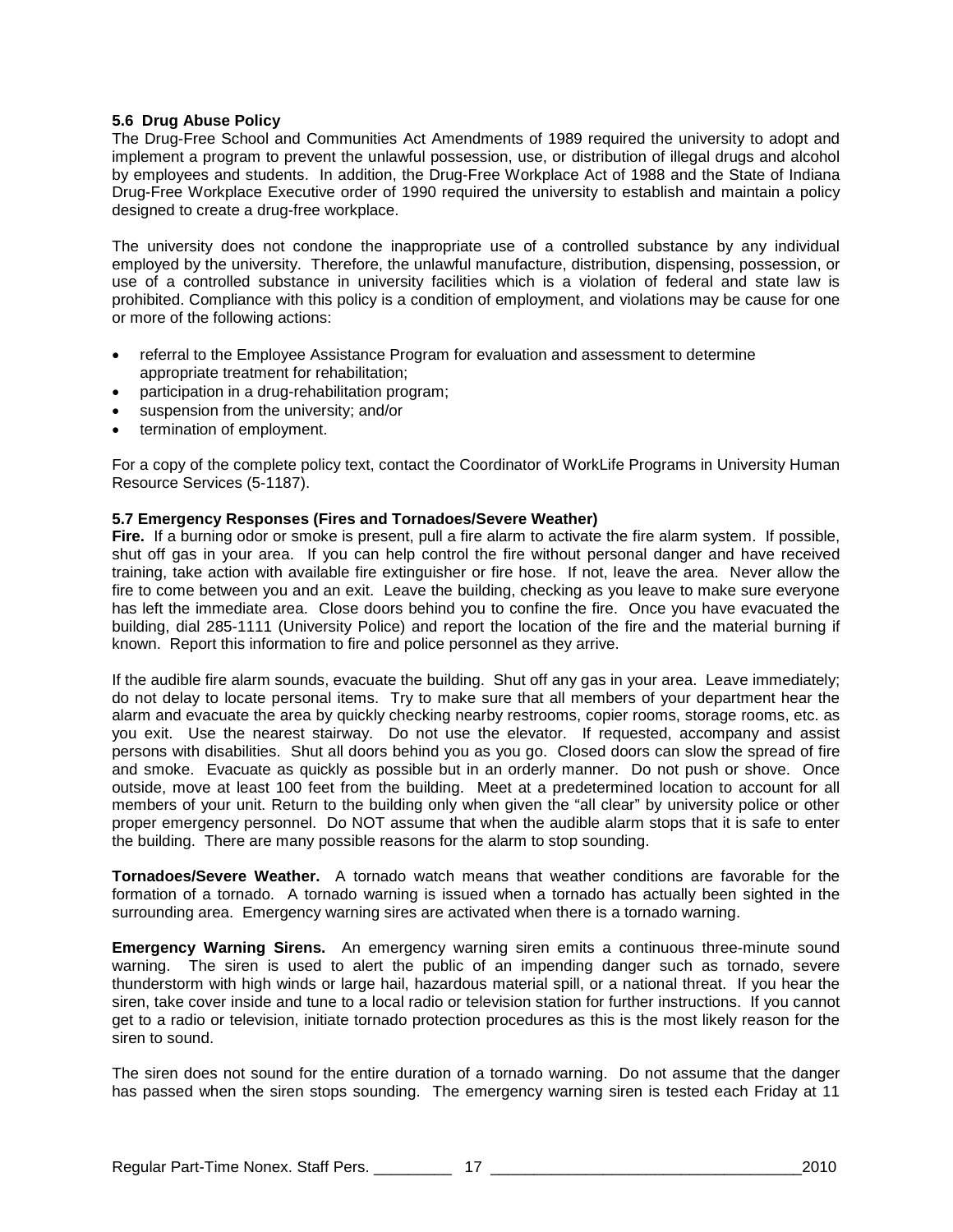AM. These tests last for 30 seconds. If the emergency warning siren sounds on a Friday morning for longer than 30 seconds, you should initiate tornado protection procedures.

If a tornado warning has been issued and you are inside, stay inside. Stay away from outside walls, windows, mirrors, glass, overhead fixtures, and unsecured objects, such as filing cabinets or bookcases. If possible, move to a below-ground-level floor, interior corridor, or room or office without windows. Crouch low with your hands covering the back of your head and neck. Do not use elevators. If requested, assist persons with disabilities to the safest area on the same floor. Do not leave the shelter area until after the storm is over. Continue to monitor the weather via radio or television until the tornado watch has been lifted for your area.

If a tornado warning has been issued and you are outside, look for a nearby safe structure in which to take shelter. If you are in your car, get out of it. Never try to outrun a tornado. If there is no shelter, lie down flat in a low area, such as a ditch away from trees with your hands covering the back of your head and neck.

*Ball State University Emergency Response Guidelines.* Each office should have a copy of these *Guidelines,* which cover numerous emergency situations. Please call the Office of University Marketing and Communications for additional copies.

#### **5.8 Hazard Communication Standard**

The university complies with the Occupational Safety and Health Act Hazard Communication Standard as adopted pursuant to the Indiana Occupational Safety and Health Act. In accordance with that Standard, the university has developed and implemented a written hazard communication program which includes appropriate employee training, together with related documents, including material safety data sheets (MSDS). Copies of the program, including related documents and material safety data sheets, are kept in departmental offices. The Office of Environmental Health and Safety in Facilities Planning and The Office of Environmental Health and Safety in Facilities Planning and Management has overall responsibility for the program.

#### **5.9 Pet Policy**

The pet is any domesticated or tamed animal that would normally be expected to belong to someone whether or not there is any acknowledged ownership. Written authorization is to be obtained from the appropriate Department Chairperson, Dean, or Administrative Head involved before a pet may be brought into university buildings. Such authorization is to state the purpose and duration of the activity involving the pet. The authorization is to be in the possession of the owner or person in control of the pet during the time the pet is in a university building. Pets are not permitted in Residence Halls with the exception of marine life in fresh water aquariums. Pets are not permitted on university grounds unless they are appropriately leashed or caged and under the control of and accompanied by their owners or others designated by their owners as having responsibility for the control and care of the pet. Pets are not permitted in Student Family Housing Apartments with the exception of marine life in fresh water aquariums and small caged birds.

Violations of the university Pet Policy will be dealt with in accordance with university rules governing the conduct of faculty, staff, and students. In addition, violations in the Residence Halls and Student Family Housing Apartments, will have action taken in accordance with "Conditions of Occupancy" for Student Family Housing, and "Policies of University Residence Halls" for the Residence Halls. Provisions of this policy do not apply to seeing eye or guide dogs or to police or K9 dogs while such animals are performing their duties under supervision. The Pet Policy is in addition to applicable ordinances of the City of Muncie and statues of the state of Indiana.

#### **5.10 Rules and Regulations—Disciplinary Process**

Employment at the university brings many benefits to the employee, but accepting a job at the university also includes accepting the responsibilities that go with the position. For example, tardiness and excessive absenteeism cannot be tolerated. Maintaining the proper decorum and wearing the appropriate attire for the position held and the workstation occupied are required. A satisfactory level of performance on each of the tasks and responsibilities identified in the position description or assigned by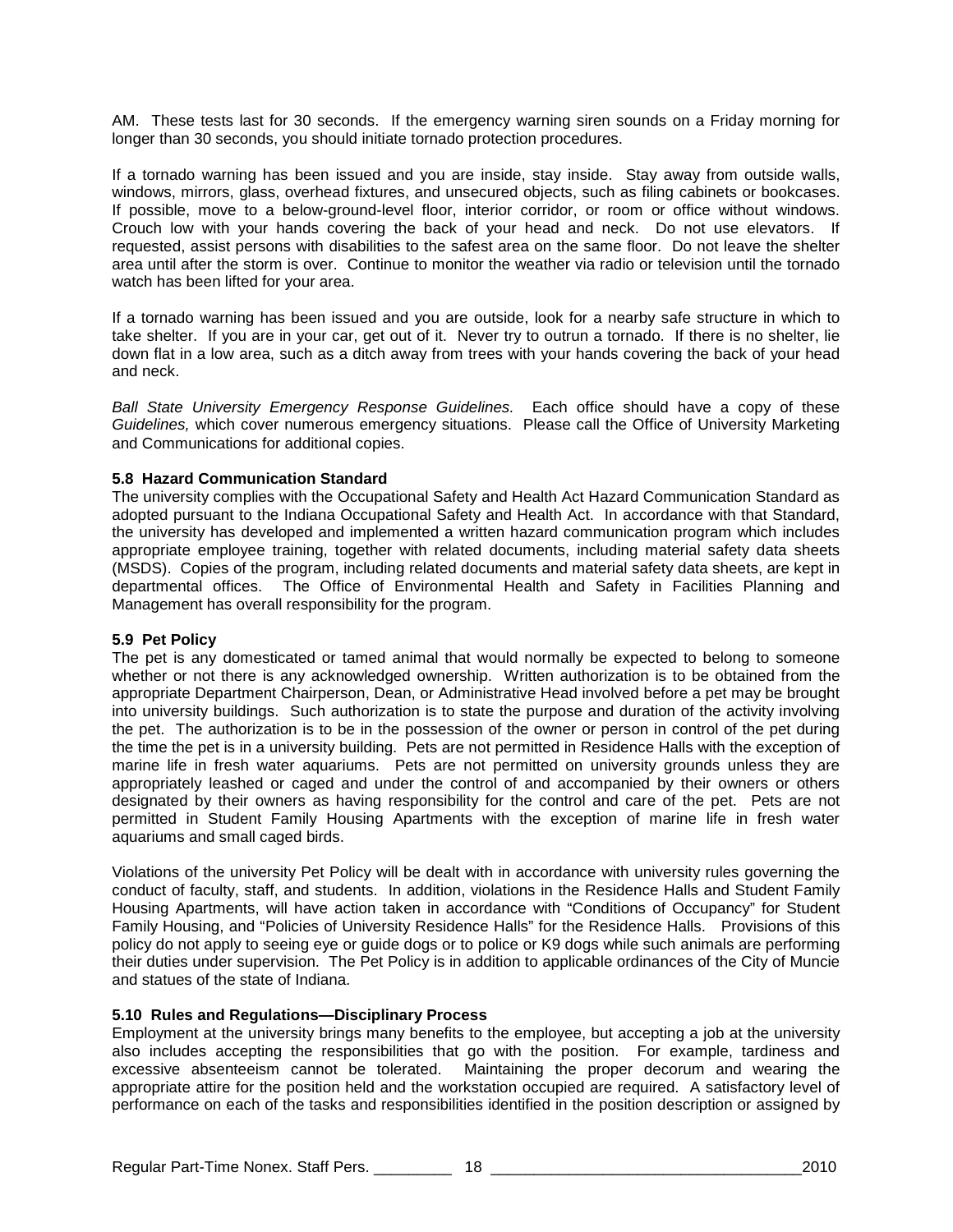the supervisor must be maintained. Reporting to work while under the influence of alcoholic beverages or other controlled substances is unacceptable.

The examples of violations discussed in the above paragraph are meant to be illustrative and should not be considered to be exhaustive. The university supports both a progressive disciplinary policy and performance appraisal system to ensure that deficiencies in either behavior or performance are communicated to the employee by the supervisor. The goal of both the progressive disciplinary policy and the performance appraisal system is to communicate directly to the employee the patterns of behavior or levels of performance required to continue employment at the university.

The university's progressive disciplinary policy ranges from a verbal warning to discharge. The usual four-step disciplinary procedure is as follows:

Step 1 - Verbal Warning Step 2 - Written Warning Step 3 - Suspension (Generally without pay) Step 4 – Discharge

Because the seriousness of the infraction or the presence of extenuating or aggravating circumstances determines the type of discipline administered, not all four steps of the progressive disciplinary procedure will be exercised in every instance. For example, threatening anyone, fighting, or the theft of employee, student, or university property are particularly serious offenses and may result in the immediate discharge of the offending party.

#### **5.11 Sexual Harassment Statement**

- 1. Harassment on the basis of sex is a form of illegal sex discrimination. Sexual harassment in employment violates Title VII of the Civil Rights Act of 1964, as well as state law. Student-on-student sexual harassment and sexual harassment directed toward a student by a University employee violates Title IX of the Education Amendments of 1972.
- 2. Ball State University will not tolerate sexual harassment of students or employees by members of its faculty or staff, its students or by other agents of the University and will respond in a suitable manner to every complaint.
- 3. The University has adapted the Equal Employment Opportunity Commission (EEOC) definition of sexual harassment for our academic community: Sexual harassment is defined as any unwelcome sexual advance, request for sexual favor or other unwelcome verbal or physical conduct of a sexual nature, whether committed on or off campus, when:
	- 3.1 submission to such conduct is made, either explicitly or implicitly, a term or condition of an individual's employment or participation in a University-sponsored education program or activity;
	- 3.2 submission to or rejection of such conduct by an individual is used as the basis or threatened to be used as the basis for employment decisions or academic decisions or assessments affecting an individual; or
	- 3.3 such conduct has the purpose or effect of unreasonably interfering with an individual's work or academic performance or creating an intimidating, hostile or offensive working or educational environment. Such conduct will typically be directed against a particular individual or individuals and will either be abusive or severely humiliating or will persist despite the objection of the person targeted by the speech or conduct.

Sexual harassment includes but is not limited to situations where one person has authority over another. In such situations, sexual harassment is particularly serious because it may unfairly exploit the power inherent in a faculty member's or supervisor's position.

4. Sexual harassment can be verbal, visual, physical or communicated in writing or electronically. Some conduct obviously constitutes sexual harassment – such as a threat that a grade or promotion will depend on submission to sexual advance. But whether particular conduct constitutes sexual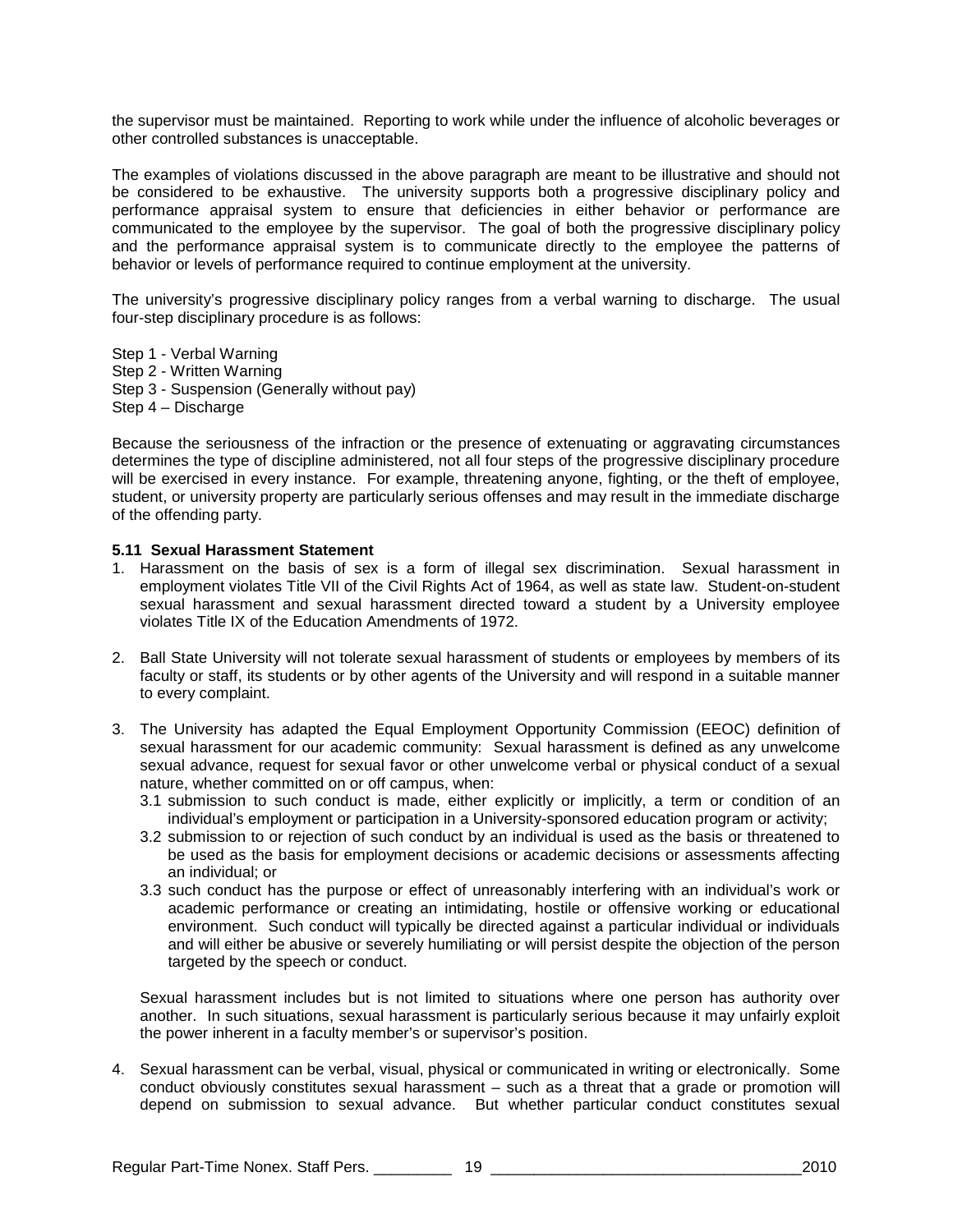harassment will often depend upon the specific context of the situation, including the participants' reasonable understanding of the situation, their past dealings with each other, the nature of their professional relationship (e.g., supervisor-subordinate, colleague, etc.) and the specific setting.

The inquiry can be particularly complex in an academic community, where the free and open exchange of ideas and viewpoints preserved by the concept of academic freedom may sometimes prove distasteful, disturbing or offensive to some. Sexual harassment must be distinguished from behavior which, even though unpleasant or disconcerting, is appropriate to the carrying out of instructional, advisory, or supervisory responsibilities. Instructional responsibilities, in particular, require appropriate latitude for pedagogical decisions concerning the topics discussed and methods used to draw students into discussion and full participation.

- 5. Examples of conduct which may constitute sexual harassment include but are not limited to:
	- 5.1 requests for sexual favors;
	- 5.2 unwelcome physical contact such as hugging, rubbing, touching, patting, pinching or brushing another's body;
	- 5.3 veiled suggestions of sexual activities;
	- 5.4 requests for private meetings outside of class or business hours for other than legitimate academic or business-related purposes;
	- 5.5 use in the classroom of sexual jokes, stories or images in no way germane to the subject of the class;
	- 5.6 use in the workplace of sexual jokes, stories or images in no way germane to the subject of the work environment;
	- 5.7 remarks about a person's body or sexual relationships, activities or experience that are in no way germane to the subject of the work or academic environment;
	- 5.8 use of inappropriate body images to advertise events.
- 6. Members of the University community can expect to be free from sexual harassment and thus all members of the University community should guard against it. The fact that someone did not intend to sexually harass an individual is generally not considered a sufficient defense to a complaint of sexual harassment, although the reasonableness of the accused's perceptions may be considered. In most cases, it is the effect and characteristics of the behavior on the complainant and whether a reasonable person similarly situated would find the conduct offensive that determine whether the behavior constitutes sexual harassment.
- 7. The University will not tolerate retaliation or discrimination against persons who report or charge sexual harassment or against those who testify, assist or participate in any investigation, proceeding or hearing involving a complaint of sexual harassment. In this context, retaliation means speech or conduct that adversely affects another's terms or conditions of employment or education and is motivated by an intent to harm the targeted person because of his or her participation in the filing or investigation of an allegation of sexual harassment. Any such retaliation – or encouragement of another to retaliate – is a serious violation of University policy and law, independent of whether the particular claim of sexual harassment is substantiated. Anyone who believes he or she has been subjected to retaliation in violation of this rule may use the procedures described in this policy to complain and seek redress.
- 8. Any member of the University community who believes he or she is being sexually harassed or is being retaliated against is encouraged to contact the Office of University Compliance and make a complaint. The complaint will be investigated in accordance with the *"Equal Opportunity and Affirmative Action Complaint Investigation Procedure and Appeal Process."* A copy of this document may be obtained by contacting the Office of University Compliance.
- 9. The University can respond to specific instances and allegations of harassment only if it is aware of them. The University therefore encourages anyone who believes that he or she has experienced sexual harassment to come promptly forward (typically within 45 calendar days) with inquiries, reports or complaints and to seek assistance from the Office of University Compliance. In addition, any University employee who becomes aware of instances or allegations of sexual harassment by or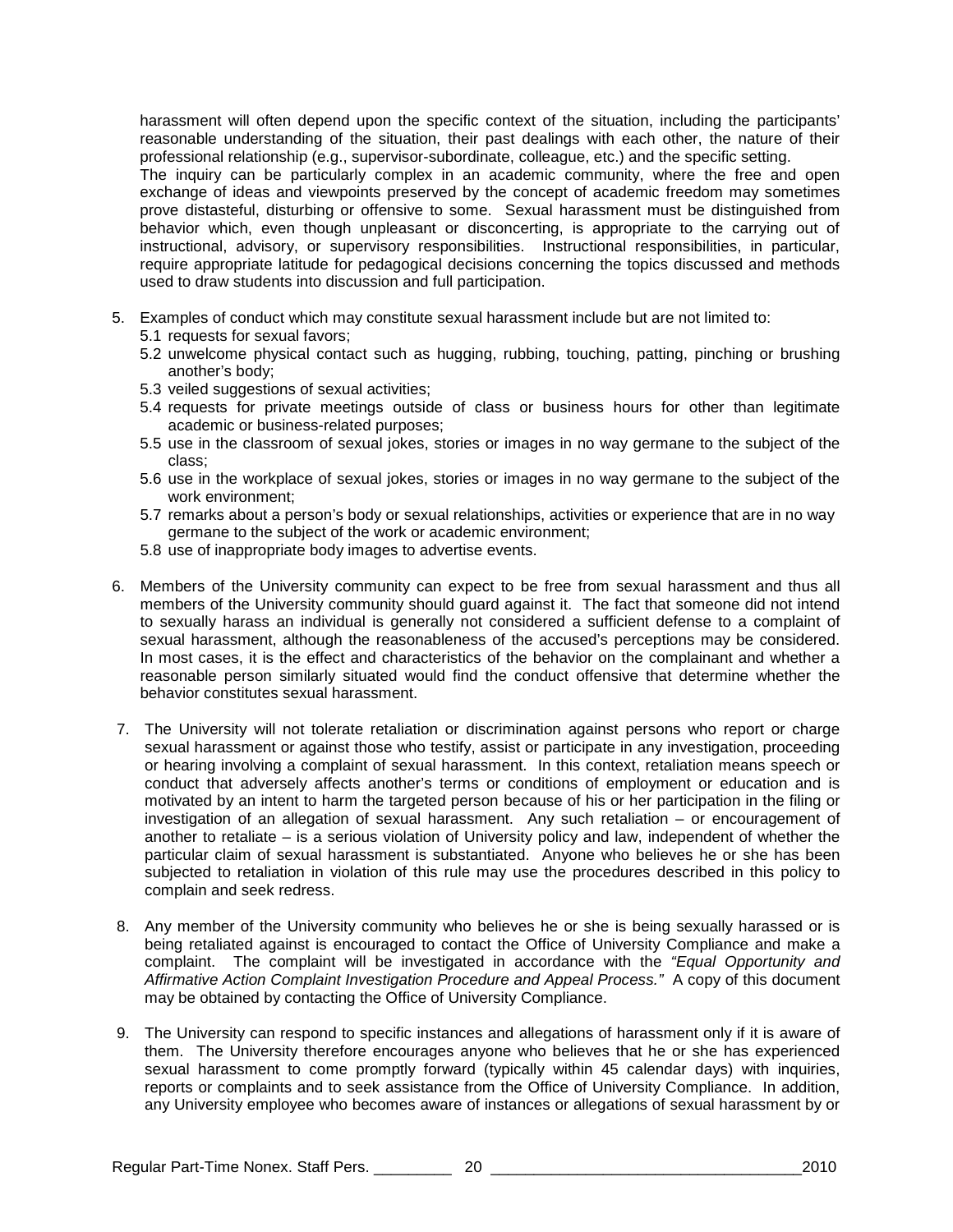against a person under his or her supervisory authority must report them to the Office of University Compliance. It shall be the responsibility of the Office of University Compliance to respond to allegations and reports of sexual harassment or refer them to other University officials for an appropriate response.

- 10. Any dean, chairperson, director or department head or other similar administrator who becomes aware of information indicating a significant likelihood of sexual harassment must report such information to the Office of University Compliance. These administrators must respond not only when they receive a specific complaint or report alleging improper activity, but also when such matters come to their attention informally. Unconfirmed or disputed allegations should be clearly labeled as such and reports should indicate any steps already taken to respond. Administrators should consult the Office of University Compliance prior to responding to any situation involving alleged harassment.
- 11. Possible sanctions for a person found engaging in behavior which is in violation of this policy include but are not limited to the following:
	- 11.1 oral or written reprimand, placed in personnel file;
	- 11.2 required attendance at a sexual harassment sensitivity program;
	- 11.3 an apology to the victim;
	- 11.4 loss of salary or benefit, such as sabbatical or research or travel funding;
	- 11.5 transfer or change of job, class or residential assignment or location (i.e., removing the person from being in a position to retaliate or further harass the victim);
	- 11.6 demotion;
	- 11.7 suspension, probation, termination, dismissal or expulsion.

While counseling is not considered a sanction, it may be offered or required in combination with sanctions. Where alcohol/drugs are involved in the sexual harassment, such counseling may include a substance abuse program.

If students or student groups are guilty of sexual harassment, any of the sanctions set forth in the "Code of Student Rights and Responsibilities" may also be invoked.

12. The University seeks to protect the rights of all persons, accusers and accused, to fair procedures. Accusations of sexual harassment frequently have injurious, far-reaching effects on the careers and lives of accused individuals. Allegations of sexual harassment must be made in good faith and not out of malice. Knowingly making a false or frivolous allegation of sexual harassment will be considered a serious violation of University policy.

Approved by the Board of Trustees December 17, 1999; revised 8/02.

#### **5.12 Smoking Policy**

Ball State University has demonstrated a continuing commitment to the health and wellness of its students, faculty, and staff as evidenced by the John and Janice Fisher Institute for Wellness, various wellness programs, employee health enhancement programs, and a number of curricula devoted to developing health and wellness professionals. Years of documented research has substantiated the health problems caused by both smoking and secondhand smoke. The state of Indiana adopted the Clean Indoor Air Law which is applicable to all state entities. The law sets forth minimum guidelines but allows state entities to adopt a more stringent policy if they desire. Therefore, Ball State University establishes the following smoking policy for all facilities, campus areas and vehicles in which university functions or services are carried out or offered. All university students, employees, contractors, and visitors are subject to these regulations.<br>1. As used herein. "smoking" mear

- As used herein, "smoking" means the carrying or holding of a lighted cigarette, cigar, pipe, or any other lighted smoking equipment or the inhalation or exhalation of smoke from any lighted smoking instrument.
- 2. Smoking is prohibited in all university buildings and outdoor campus areas except for officially posted designated smoking areas.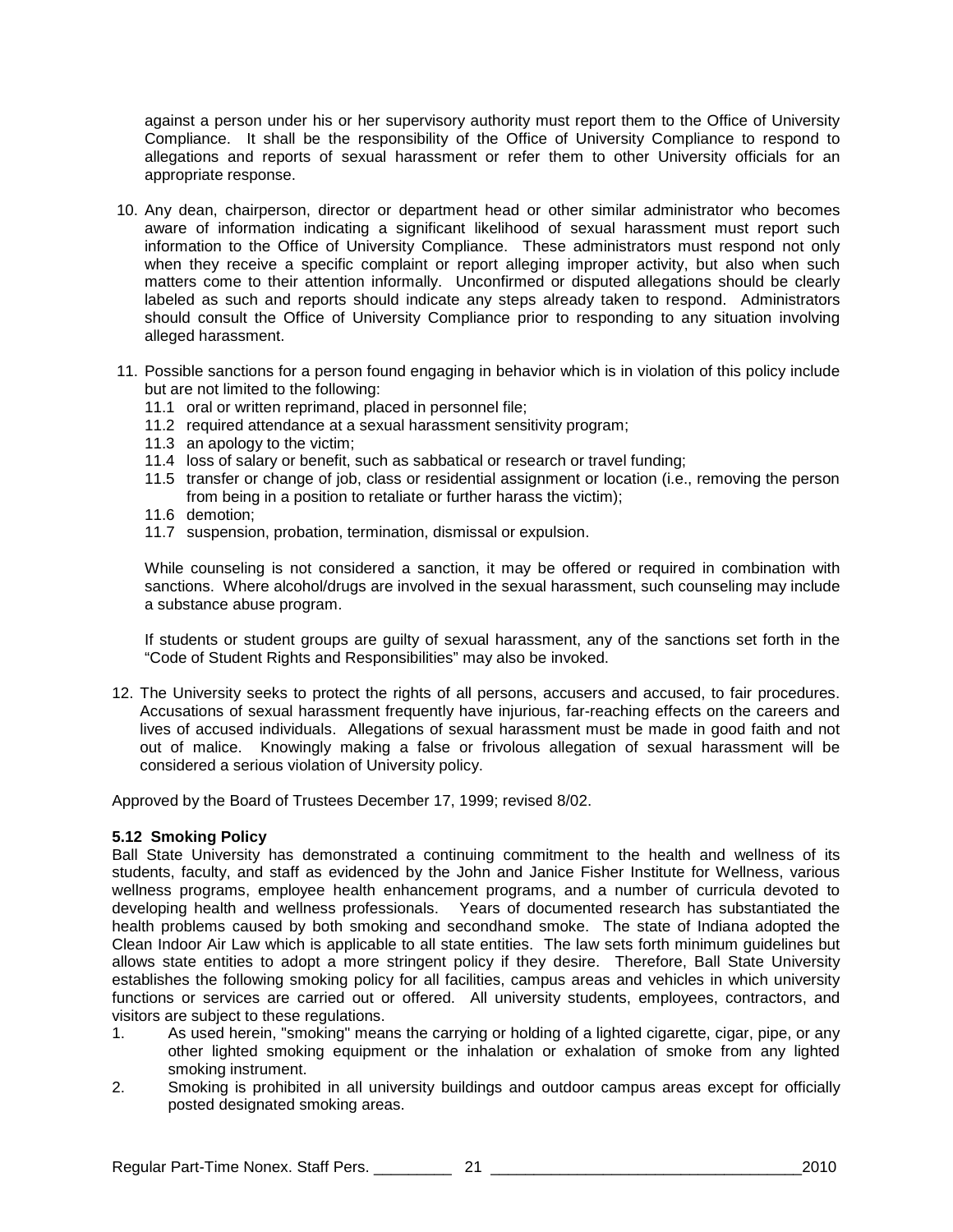- 3. Smoking is prohibited in all university vehicles, including maintenance vehicles, automobiles, and public carriers.
- 4. Smoking may be permitted in the following areas:<br>A. In officially posted designated smoking are
	- In officially posted designated smoking areas.
	- B. In venues where artistic productions are held when it is called for by the director of a production. Smoking may be done only by the specified characters during rehearsals and performances. The appropriate department in charge of the production shall include notification that there will be smoking in the show. Smoking in the Green Room is prohibited.
	- C. In designated individual University Apartments as determined by the Office of Housing and Residence Life. The Office of Housing and Residence Life will make every effort to maintain separate smoking areas in the apartment complex, consistent with the need to provide housing for students.
- 5. While the responsibility for the enforcement and communication of this policy rests with all members of the university community, primary enforcement of this smoking policy will be the responsibility of Public Safety staff personnel, those persons who head individual units, departments, buildings, student housing units, those who supervise personnel, and others designated by the university.
	- A. Failure to comply with this policy shall result in a fine of \$50 per occurrence.
	- B. The Office of Bursar will be responsible for fine collection and account maintenance. Monies collected from fine assessments will be used to fund smoking cessation initiatives, health education, and other relevant health and wellness related programs.
	- C. Citations may be appealed through the university Traffic Appeals Subcommittee. All appeals will be handled in a manner consistent with traffic appeal procedures.
	- D. Failure of a student or employee to pay a fine shall be subject to existing policies and procedures for collecting delinquent accounts owed the university.
	- E. In addition, under Indiana Code 16-41-37-4, a person who smokes in a university building where smoking is prohibited commits a Class B infraction, which is punishable by a fine of up to \$1,000.
- 6. This smoking policy shall be effective March 17, 2008.

#### **5.13 Social Media Policy**

Social media are powerful communications tool that have a significant impact on organizational and professional reputations. Social media are defined as media designed to be disseminated through social interaction, created using highly accessible and scalable publishing techniques. Examples include but are not limited to LinkedIn, Twitter, Facebook, YouTube, and MySpace.

Both in professional and institutional roles, employees need to follow the same behavioral standards online as they would in real life. The same laws, professional expectations, and guidelines for interacting with students, parents, alumni, donors, media, and other university constituents apply online as in the real world. Employees are liable for anything they post to social media sites. For the entire policy, go to [www.bsu.edu/umc.](http://www.bsu.edu/umc)

#### **5.14 Use of University Technology**

Information technology plays a crucial role in the delivery of Ball State University's educational mission. In making use of these shared resources, members of the University community have a responsibility to help create an intellectual environment in which students, faculty, and staff may feel free to create and collaborate with colleagues both on and off campus without fear that the products of these efforts will be violated by misrepresentation, tampering, illegal access, destruction, or theft. This policy outlines the ethical and acceptable use of information systems and resources at Ball State University as well as the duties and responsibilities incumbent upon everyone who makes use of these resources.

This Information Technology Users' Privileges and Responsibilities policy applies to all students and employees, as well as all others who make use of Ball State University information technology resources and services. In addition, the policy described below applies to non-academic employees.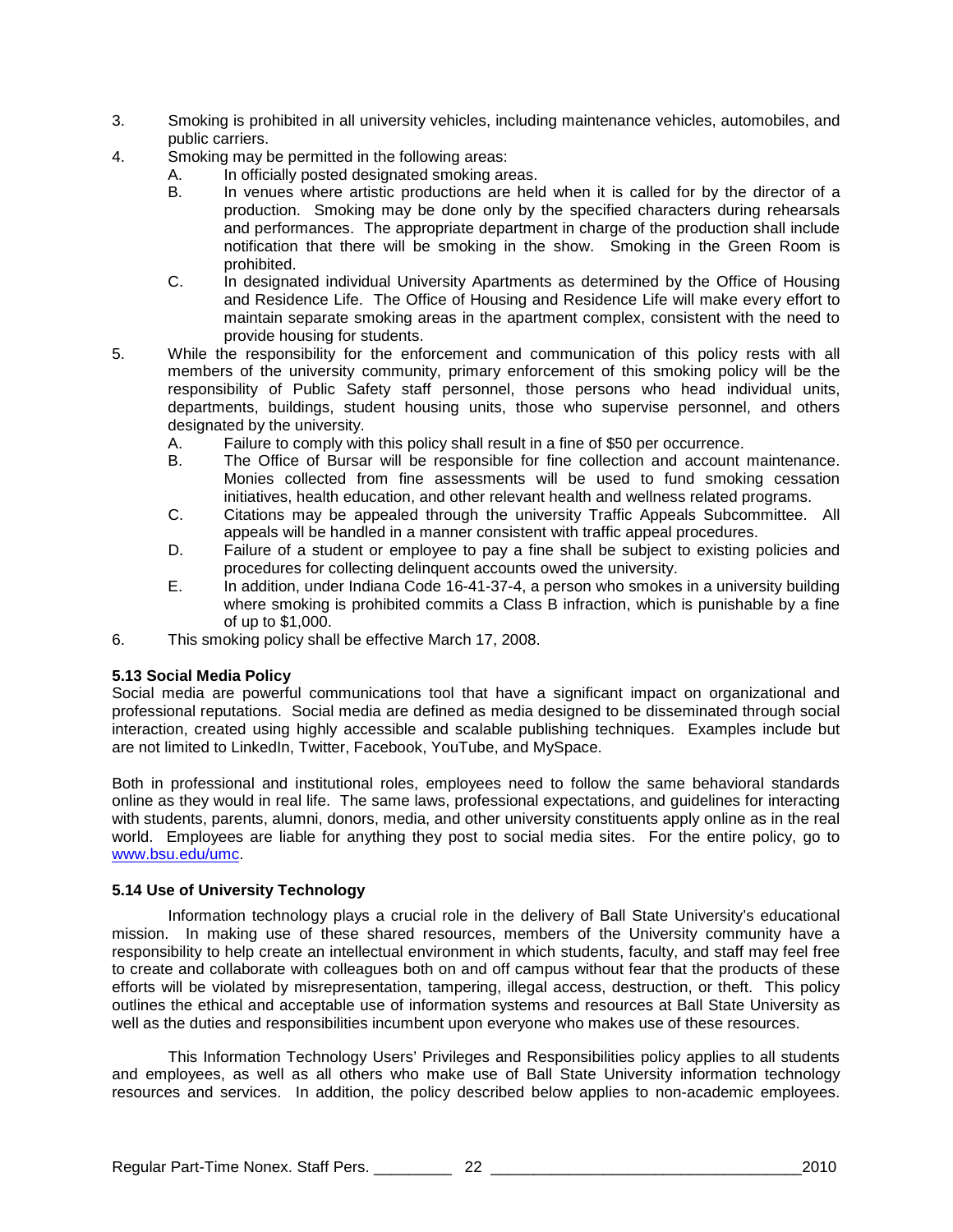Violations of these policies are unacceptable, unethical, and possibly unlawful, and may result in sanctions as discussed.

University employees are provided with the use of university resources for work related purposes. Incidental personal usage of Ball State University information technology resources by employees is acceptable, provided the usage adheres to all applicable university policies, if not disruptive to the learning or working environment, and does not result in additional costs to the university. Ball State University reserves the right to limit or restrict the use of its information technology resources based on institutional priorities and financial considerations, and to access files, documents, and other information residing on university-owned or controlled equipment and services.

Access to university information technology resources is a privilege, and users of institutional systems must respect the legal and ethical boundaries of such usage. Technology resources, including Internet access through the university network, may not be utilized in ways which may be inconsistent with the university's tax-exempt status or legal obligations, such as using university systems for hosting or advertising commercial services for private financial gain, political campaigning, or services to outside organizations not recognized by the university as being entitled to make use of university resources. It is unacceptable and unethical for non-academic employees to utilize Ball State University information technology resources to view pornographic content (other than in the context of an academic purpose fulfilling the university's educational mission) or to harass a person who has been requested to be left alone absent some legitimate institutional purpose for such communication. Harassment may also involve malicious public disclosure of private facts, threats, defamation, and vulgar or repulsive content posted about an individual or group. Under no circumstances may incidental personal or commercial usage involve violations of the law, interfere with the fulfillment of an employee's university responsibilities, or adversely impact or conflict with activities supporting the mission of the university.

Ability to access does not grant an unlimited right. Legitimate use of resources does not extend to whatever one is capable of doing with them. Although information security controls may permit access, an employee may not access confidential information unless they have some legitimate reason for doing so. Unauthorized access or disclosure of confidential information or information otherwise protected by the university is prohibited by policy and by law.

Sharing of passwords is prohibited. User accounts are generally assigned to individuals and may not be shared with any other person. No university employee may ask for a password assigned to another person. However, an employee may be directed to produce certain work files or to make information in a computer account accessible to a supervisor or other employee. In the event that business-related files stored on an employee's account or work station become inaccessible because of absence, death, or severance of employment from the university, the supervisor of the department may request access to such business-related files be granted to an alternate employee.

Certain official communications from the university are delivered to students and employees through their assigned e-mail address. Each person has a responsibility to maintain and regularly check his/her e-mail account, whether hosted at Ball State University or elsewhere, and to ensure his/her account is capable of receiving these official communications so that important e-mail messages sent by the University are not missed.

Social media are powerful communication tools that have a significant impact on organizational and professional reputations. Social media are defined as media designed to be disseminated through social interaction, created using highly accessible and scalable publishing techniques. Examples include but are not limited to: LinkedIn, Twitter, Facebook, YouTube, and MySpace.

Both in professional and institutional roles, employees need to follow the same behavioral standards online as they would in real life. The same laws, professional expectations, and guidelines for interacting with students, parents, alumni, donors, media, and other university constituents apply online as in the real world. Employees are liable for anything they post to social media sites. For the entire Social Media policy, go to [www.bsu.edu/umc.](http://www.bsu.edu/umc)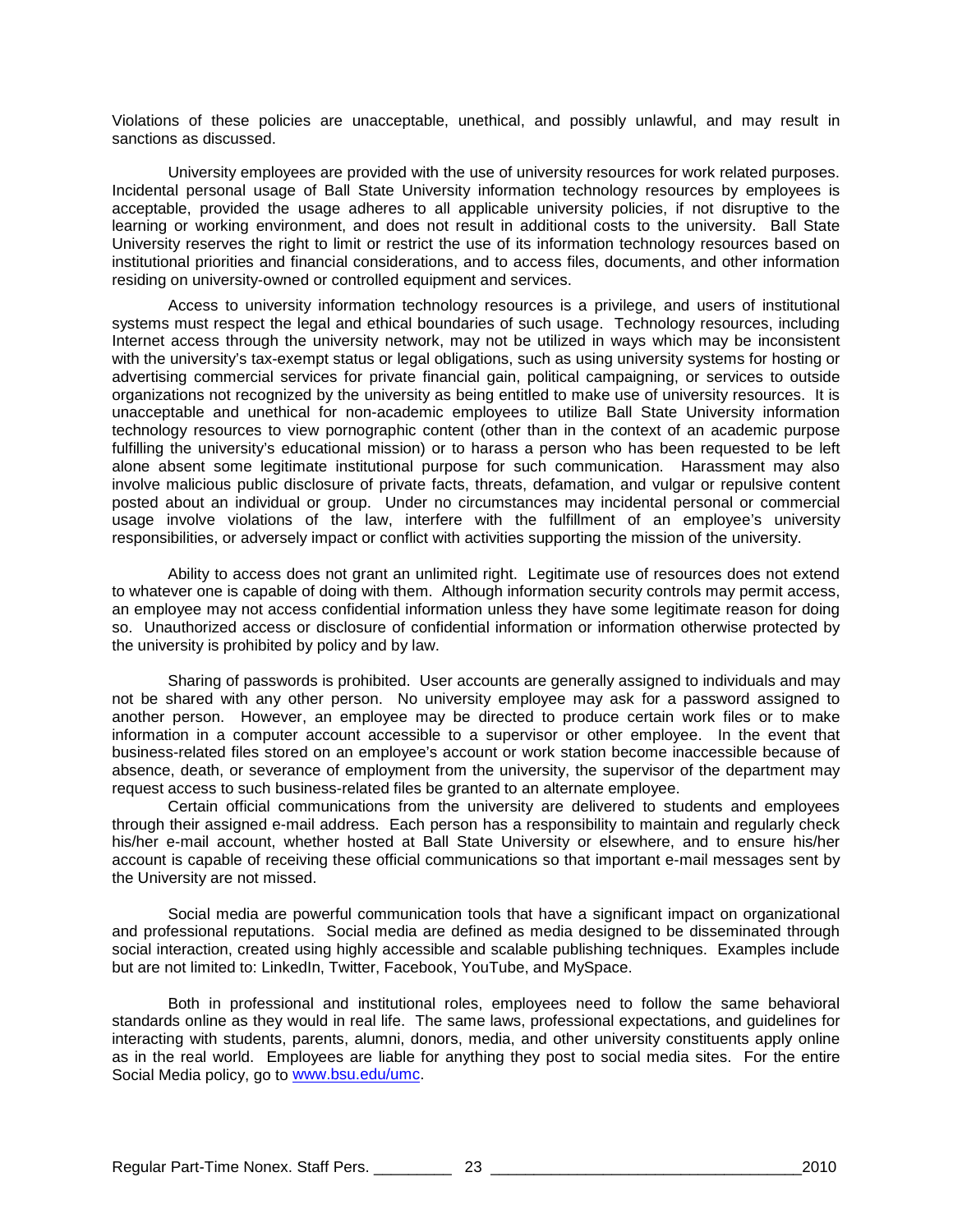Anyone who becomes aware of conduct or content on university systems which may be in violation of ethical standards, university policy, or the law must report the incident to University Human Resource Services at 285-1834. Anyone who discovers or suspects an information security breach involving confidential information has a duty to report the breach to the Office of Information Security Services by e-mail at [security@bsu.edu](mailto:security@bsu.edu) or by phone at 765-285-1549. Reporting must not be delayed in order to collect more information or to make a determination if a breach or the conduct has actually occurred.

Violations of the above policies and standards may result in penalties ranging up to and including discharge from the university.

Further information regarding the University's Information Technology Users' Privileges and Responsibilities policy may be found at [www.bsu.edu/informationtechnology.](http://www.bsu.edu/informationtechnology)

#### **5.15 Weapons Policy**

Faculty, Professional, and Staff employees of Ball State University are prohibited from possessing or carrying weapons of any kind while on university property, regardless of whether they are licensed to carry the weapons or not. Such prohibition extends to such individuals having such weapons in briefcases, purses, toolboxes, personal vehicles, or other personal property or effects.

The exceptions to this policy are:

- a. firearms in the possession of university police officers and other individuals who have written authorization from the university's Director of Public Safety to carry such weapons;
- b. firearms in the possession of sheriffs, police officers, law enforcement officers, and correctional officers who are duly authorized by law to carry such firearms;
- c. equipment, tools, devices and materials which are prescribed for use by university employees as a condition of employment or class enrollment; and
- d. legal chemical dispensing devices, such as pepper sprays, that are sold commercially for personal protection.

University property includes all university owned, leased, or otherwise controlled buildings and lands. University vehicles are covered by this policy at all times whether or not they are on university property.

University sanctions will be imposed on offenders as appropriate and, in addition, criminal charges may be filed.

For the purposes of this policy, "weapons" include:

- a. firearms, such as handguns, shotguns, rifles, pellet guns, machine guns, stun guns, tasers, or electronic stun weapons;
- b. explosives such as bombs, grenades, blasting caps, or other containers containing explosive substances; and
- c. other equipment, materials and devices that, in the manner they are used, could ordinarily be used, or are intended to be used, are readily capable of causing serious bodily injury. The items described in clause (c.) include, but are not limited to, knives (except small personal pocket knives with folding blades that are less than three inches long), tear gas, chemical substances, brass knuckles, clubs or chains.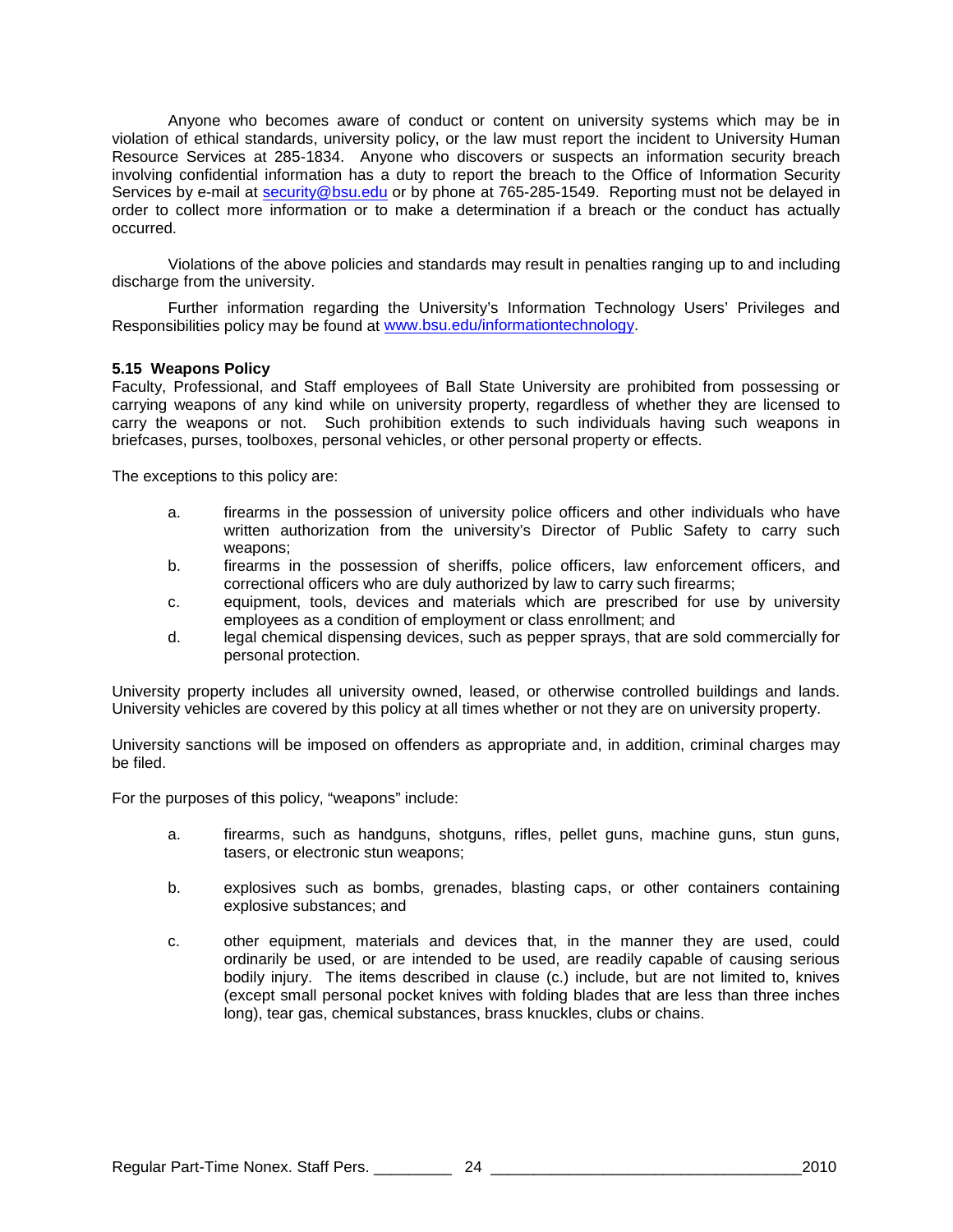#### **6.0 OTHER BENEFITS**

#### **6.1 Training (Learning and Development)**

The university develops training programs to facilitate improved job performance and enhance opportunities for transfers and promotions. Training programs generally will be conducted on university time, although there may be exceptions to this practice. Successful completion of university training programs may be prerequisites for promotion in selected areas.

#### **6.2 WorkLife Programs**

WorkLife Programs offers an employee a unique resource to use in his or her search for practical and suitable solutions to his or her personal needs. Services include: resource and referral for child care options and elder care options. Relocations information for new residents is also available.

#### **6.3 Identification Cards**

Identification cards will be issued to part-time employees for use of the Library as well as for other facilities of the university.

#### **6.4 Athletic Tickets at Special Rates**

Contact the Athletic Ticket Office (285-1474).

#### **6.5 Credit Union**

Contact the Ball State Federal Credit Union (741-2728).

#### **6.6 Discount at Bookstore**

Contact the Ball State Barnes and Noble Bookstore (285-8080).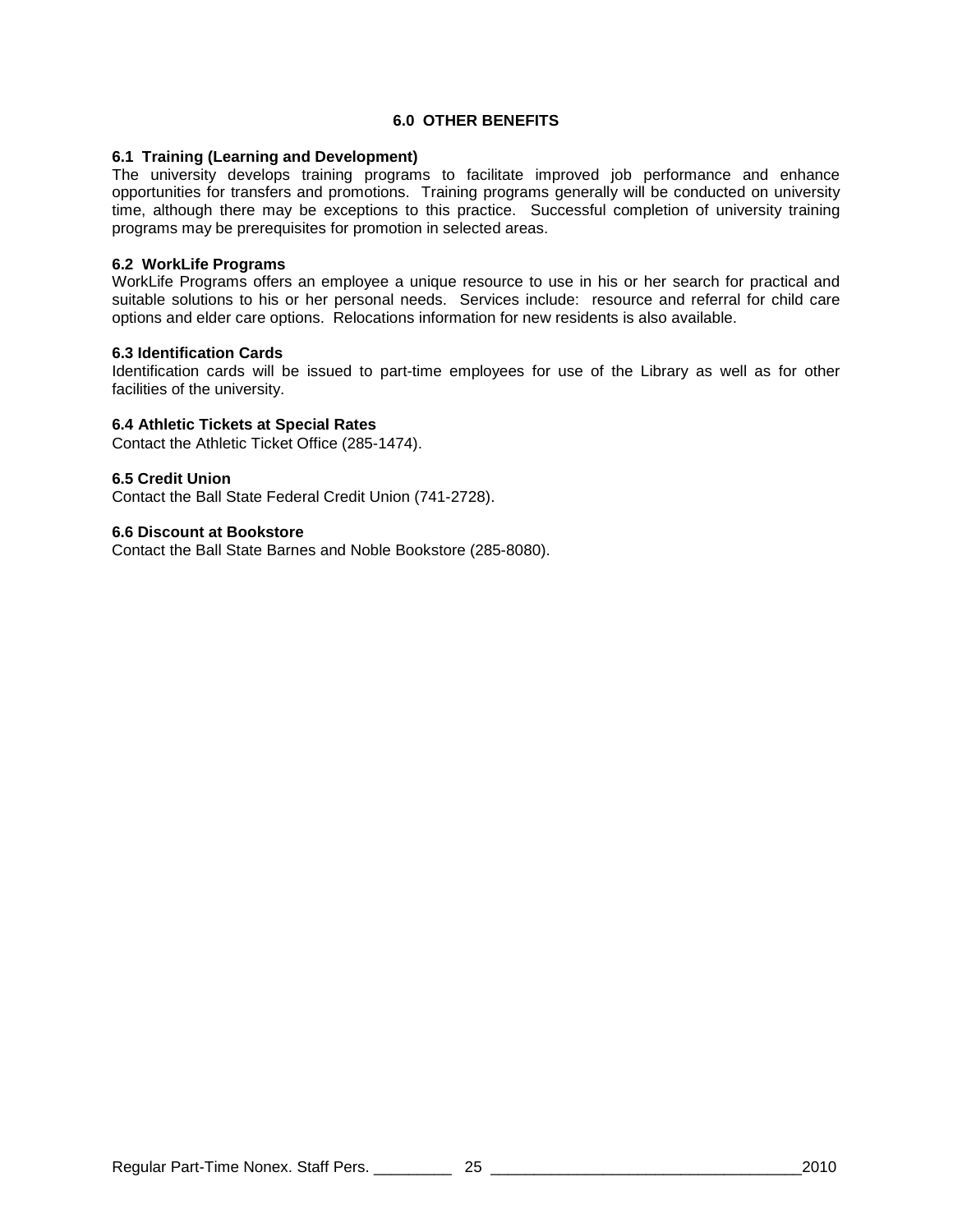# UNIVERSAL PRECAUTIONS

### Procedure for Handling **Blood and Other Potentially Infectious Material**

- 1. Put on disposable gloves to prevent contamination of hands.
- 2. Wipe up the spill using paper towels or absorbent material and place in plastic biohazard bag.



- 4. Wipe up the remaining bleach solution with paper towels or put on drying agent and sweep.
- 5. Place used paper towels and other debris in appropriate plastic biohazard bag.
- 6.Remove gloves by turning inside out and place in biohazard bag with all soiled cleaning materials.



8. Immediately wash hands with soap and warm water up to elbows for 20 seconds or longer.

## **FOR SAFE CLEANUP OF A MAJOR INCIDENT, CALL WORK CONTROL: 5-5081**